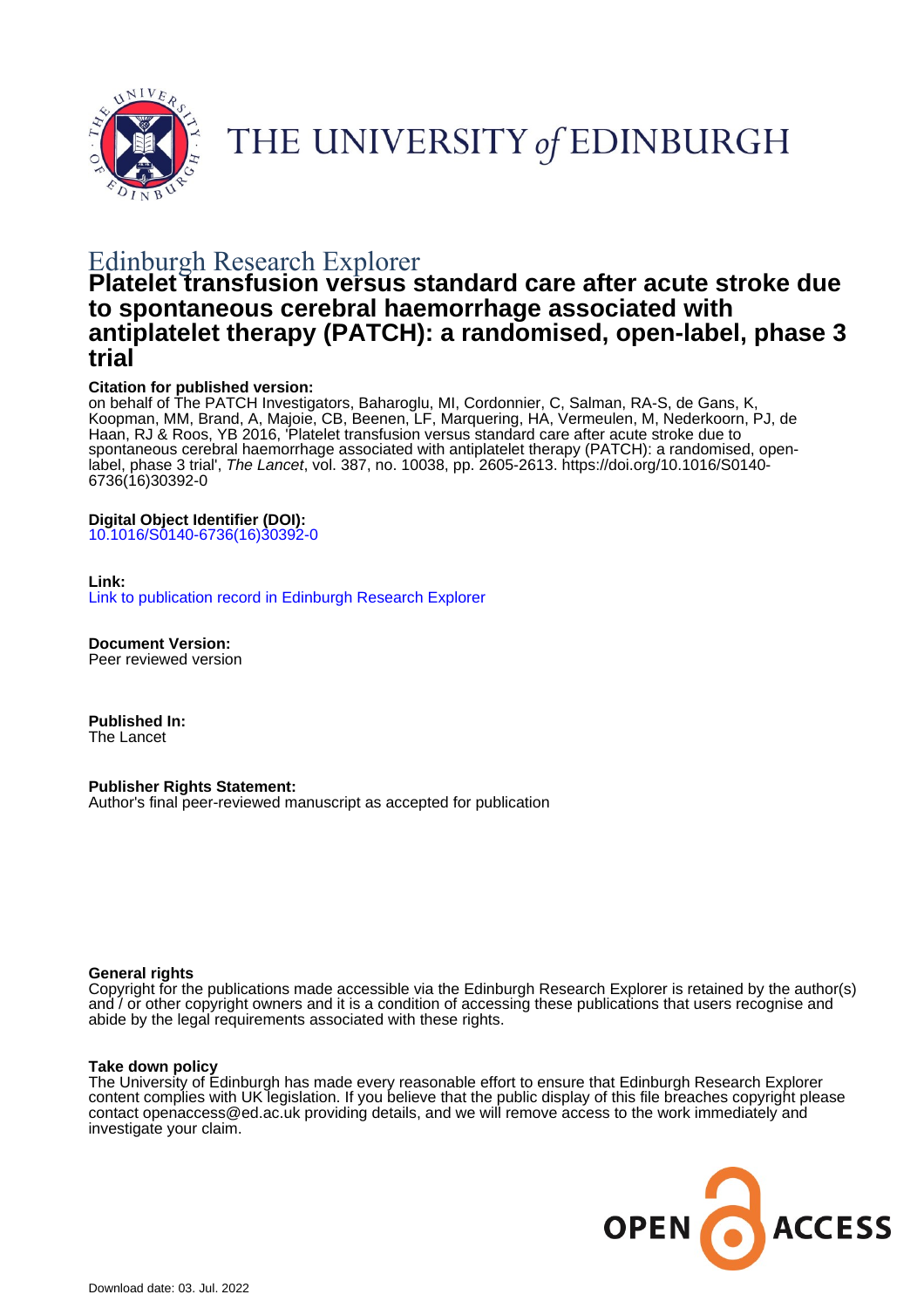## **TITLE**

PlAtelet Transfusion versus standard care after acute stroke due to spontaneous Cerebral Haemorrhage associated with antiplatelet therapy (PATCH): a randomised, open-label, phase 3 trial

## **AUTHORS (\* contributed equally)**

M. Irem Baharoglu,\* Charlotte Cordonnier,\* Rustam Al-Shahi Salman,\* Koen de Gans, Maria M (Rianne) Koopman, Anneke Brand, Charles B. Majoie, Ludo F . Beenen, Henk A. Marquering, Marinus Vermeulen, Paul J. Nederkoorn, Rob J. de Haan, Yvo B. Roos; on behalf of The PATCH Investigators.

## **AFFILIATIONS AND DEGREES**

**Department of Neurology, Academic Medical Centre, Amsterdam, The Netherlands** (MI Baharoglu MD, Prof M Vermeulen PhD, PJ Nederkoorn PhD, Prof YB Roos PhD); **Univ. Lille, Inserm U1171, Degenerative & vascular cognitive disorders, CHU, Lille, France** (Prof C Cordonnier PhD); **Centre for Clinical Brain Sciences, University of Edinburgh, Edinburgh, UK** (Prof R Al-Shahi Salman PhD); **Department of Neurology, Groene Hart ziekenhuis, Gouda, The Netherlands** (K de Gans M.D.); **Sanquin Bloodbank, The Netherlands** (MM Koopman PhD, A Brand PhD); **Department of Radiology, Academic Medical Centre Amsterdam, The Netherlands** (Prof CB Majoie PhD, LF Beenen PhD, HA Marquering PhD); **Department of Biomedical Engineering and Physics** (HA Marquering PhD); **Clinical Research Unit, Academic Medical Centre, Amsterdam, The Netherlands** (Prof RJ de Haan PhD).

## **CORRESPONDENCE TO:**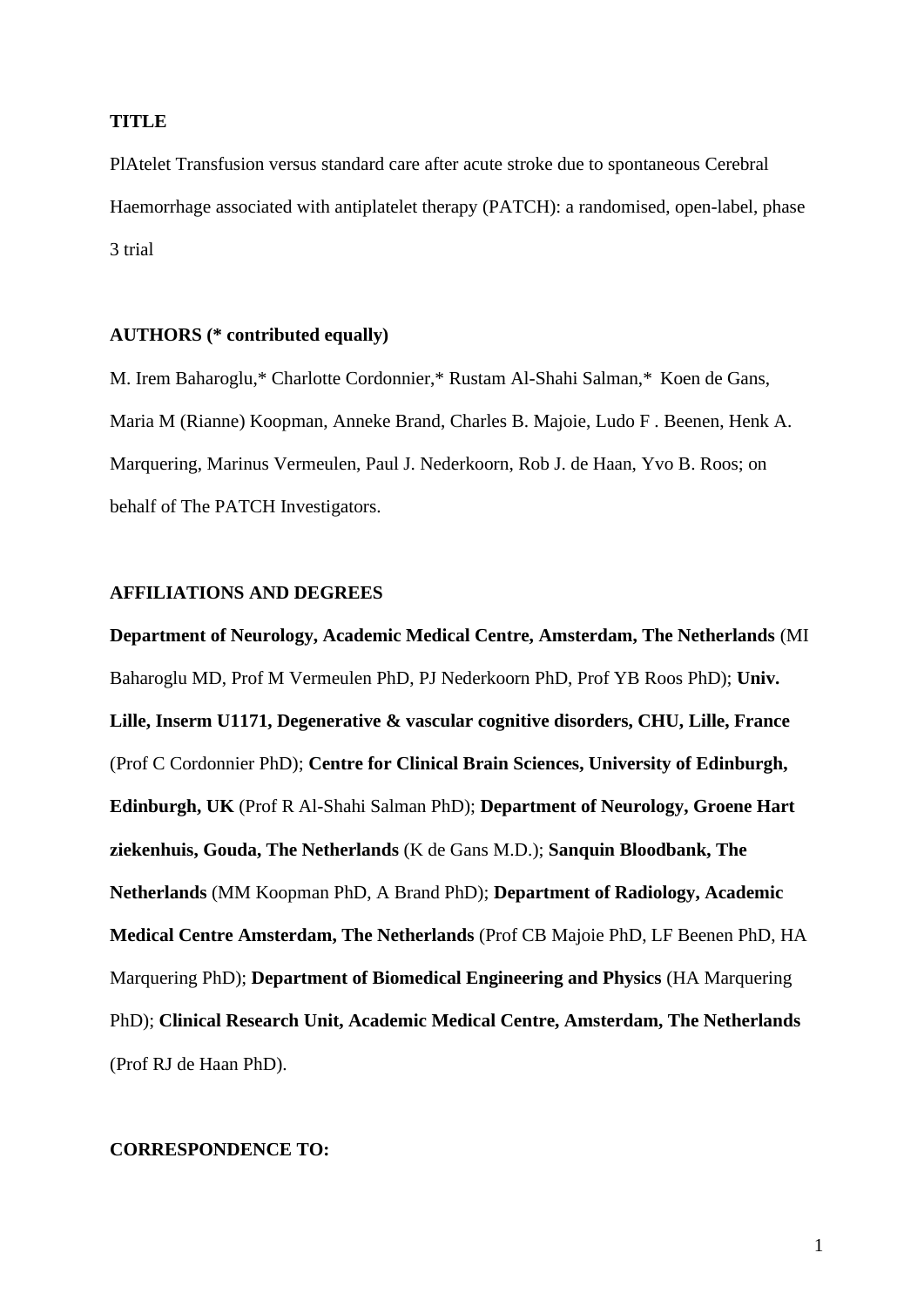Prof Yvo B Roos, Department of Neurology, Academic Medical Centre, H2-222, PO-box 22660 1100 DD Amsterdam, The Netherlands. [y.b.roos@amc.uva.nl](mailto:y.b.roos@amc.uva.nl)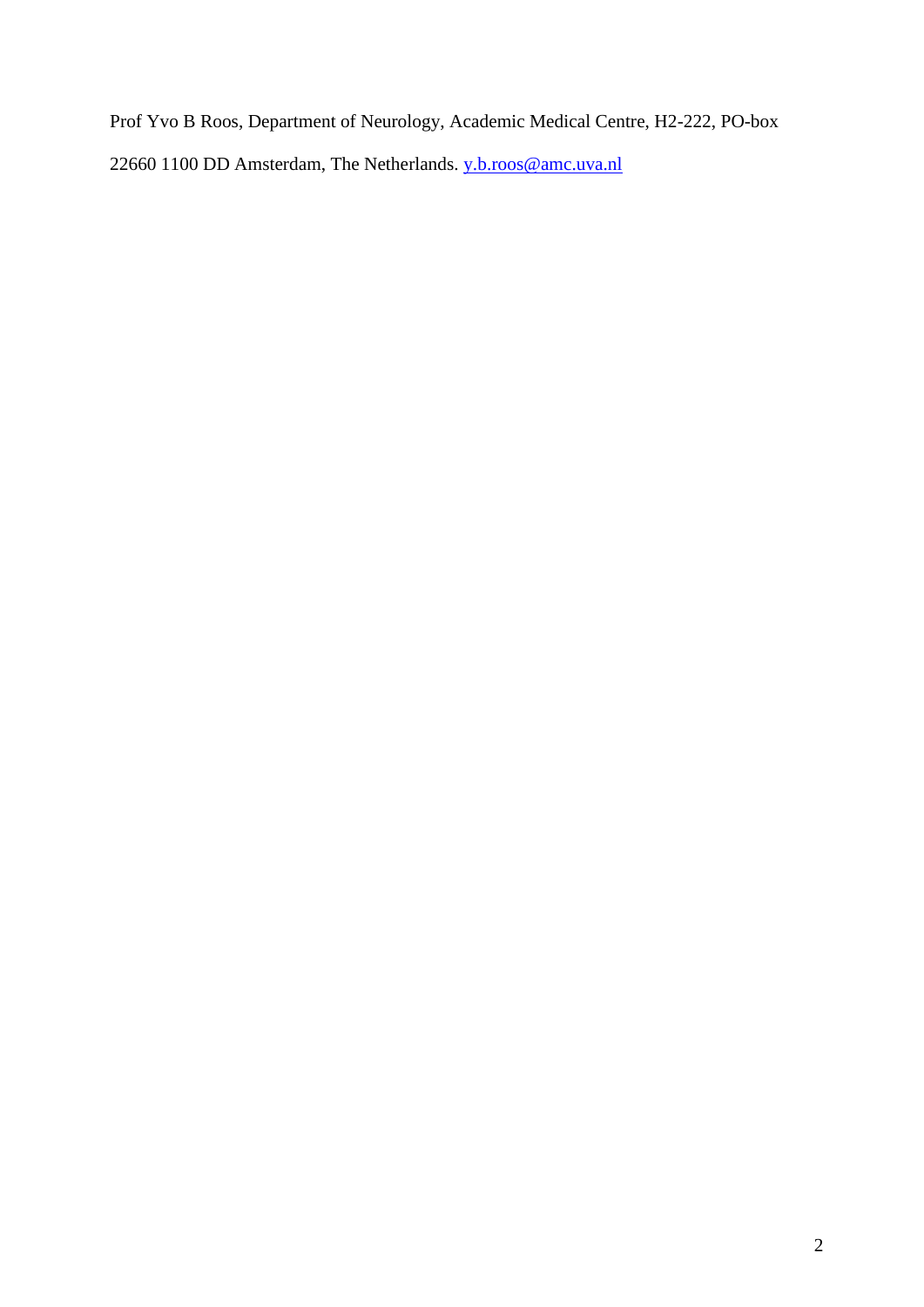#### **SUMMARY**

**Background –** Platelet transfusion might reduce death or dependence for people taking antiplatelet therapy who suffer acute spontaneous primary intracerebral haemorrhage (ICH). **Methods –** Multicentre, randomised, open, masked endpoint parallel group trial at 60 hospitals in The Netherlands, UK, and France. People were eligible if they were aged  $\geq$ 18 years, within six hours of supratentorial ICH symptom onset, had used antiplatelet therapy for ≥7 days beforehand, and had a Glasgow Coma Scale score ≥8. Collaborators randomised participants using a secure web-based system (1:1, stratified by hospital and type of antiplatelet therapy) to receive standard care vs. standard care with platelet transfusion within 90 minutes of diagnostic brain imaging. The primary outcome of death or dependence was rated using the modified Rankin Scale (mRS) score at three months masked to treatment allocation, and analysed by ordinal logistic regression analysis of the shift of all categories of the mRS adjusted for stratification variables and the ICH score. We performed the primary analysis in the intention-to-treat population and the safety analysis in the as-treated population. PATCH was registered with the Netherlands trial register (NTR1303) and is now closed.

**Findings –** Between February 2009 and October 2015, 97 participants were randomised to platelet transfusion and 93 to standard care. The odds of death or dependence at three months were higher after platelet transfusion compared to standard care (adjusted common OR 2·05, 95% CI 1·18 to 3·56, p=0·0114). Safety outcomes (severe adverse events, thrombo-embolic events, and transfusion reactions) were non-significantly more frequent after platelet transfusion.

**Interpretation** – Platelet transfusion seems inferior to standard care for people using antiplatelet therapy before ICH.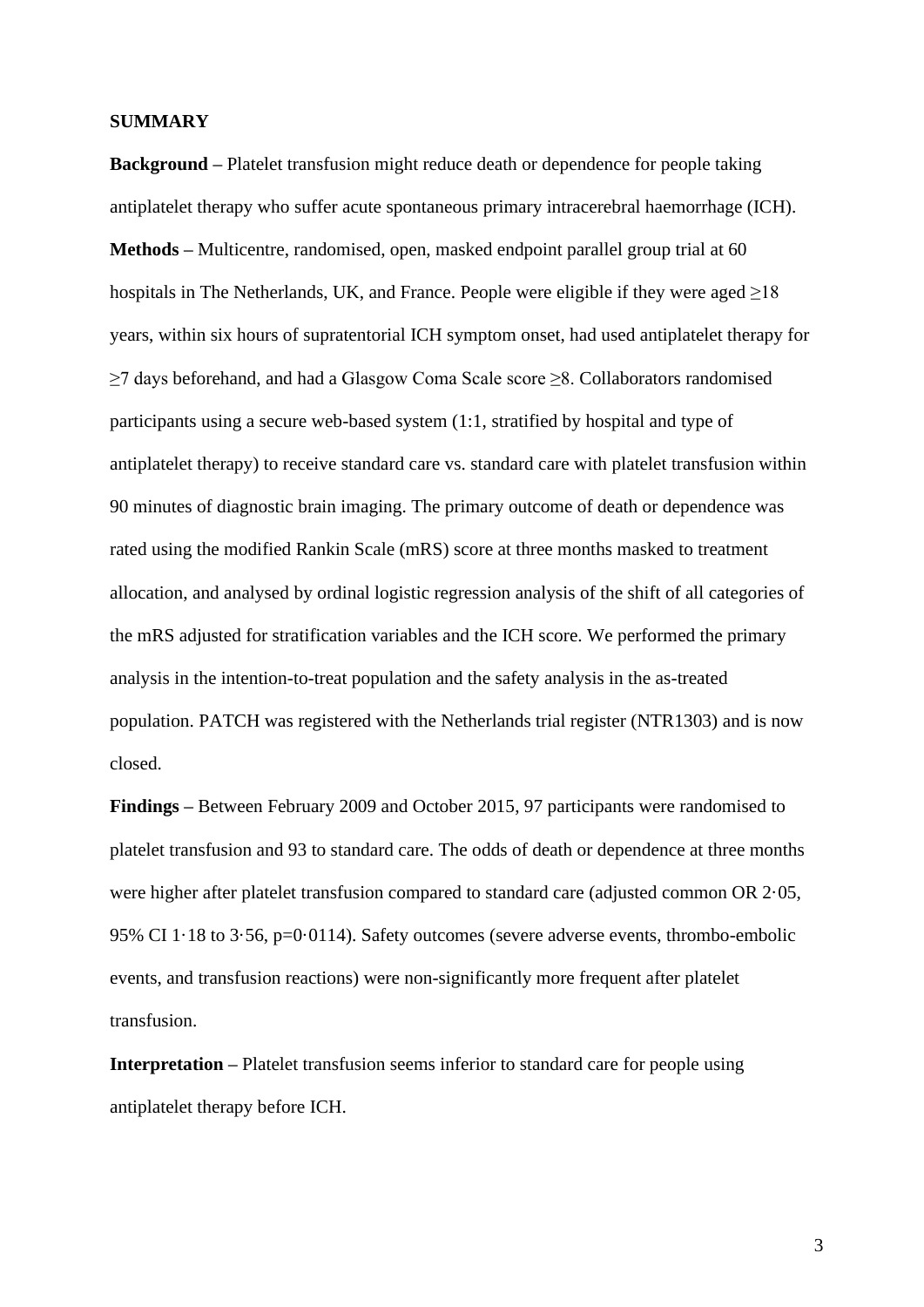**Funding –** The Netherlands Organization for Health Research and Development and Sanquin Blood Supply; Chest Heart and Stroke Scotland; Le Programme Hospitalier de Recherche Clinique.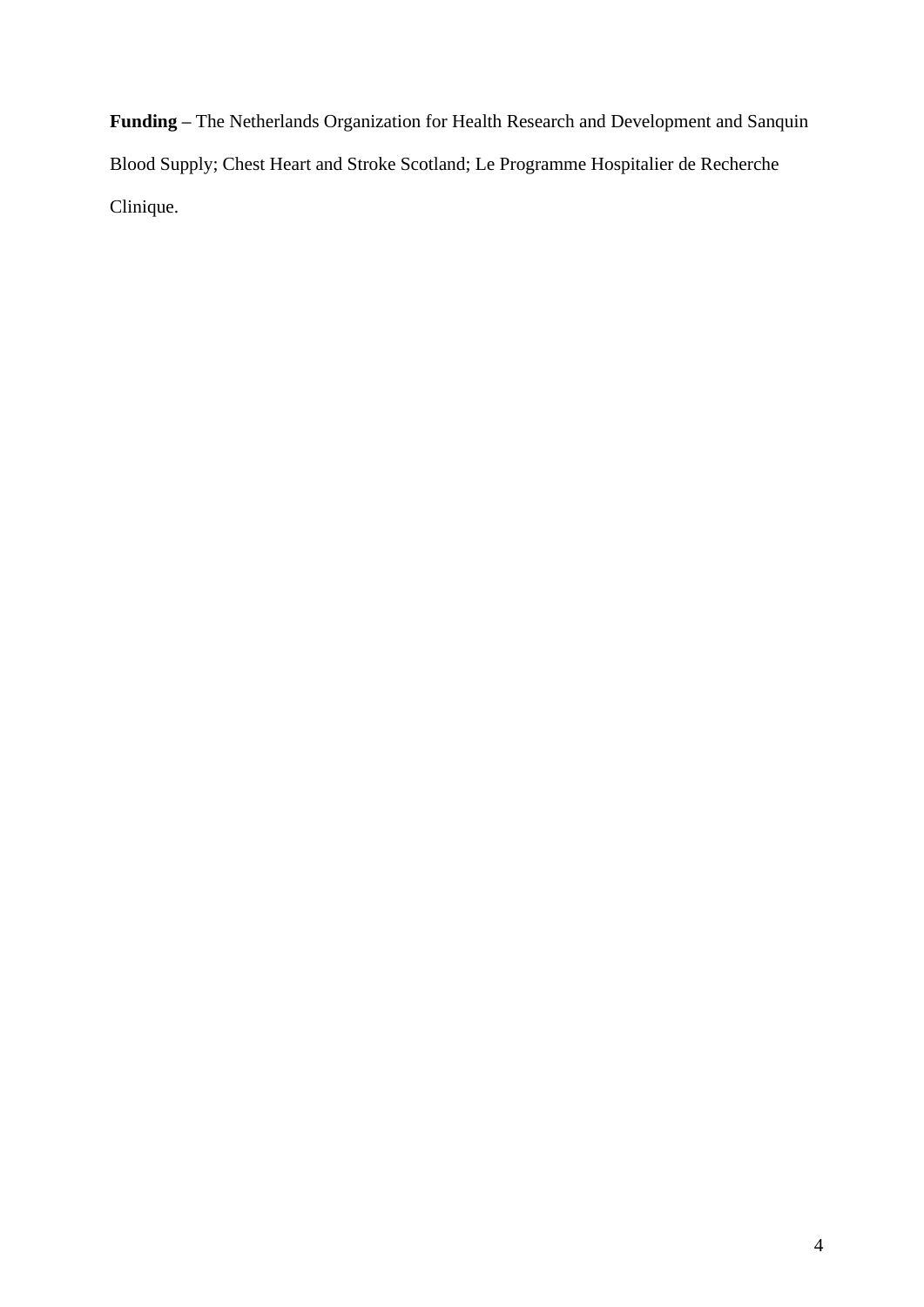## **INTRODUCTION**

Haemorrhagic stroke accounts for 11-22% of incident strokes,<sup>1</sup> half of all stroke deaths, and ~47 million (42%) of the disability-adjusted life years lost due to stroke.<sup>2</sup> Spontaneous (nontraumatic) intracerebral haemorrhage (ICH) caused by cerebral small vessel diseases accounts for two-thirds of haemorrhagic stroke,<sup>3</sup> amounting to  $>2$  million incident ICH worldwide each year.

Antiplatelet therapy may slightly increase the incidence of ICH.<sup>4</sup> In high-income countries, more than one quarter of people with incident ICH take antiplatelet therapy before ICH.<sup>5</sup> People taking antiplatelet therapy before ICH have a 27% (95% CI 10 to 47) increase in the odds of death in comparison to people with ICH who had not taken antithrombotic drugs.<sup>6</sup> Observational analyses suggest that pre-ICH antiplatelet therapy use and reduced platelet activity may worsen outcome by increasing the risk of early ICH volume growth,<sup>7</sup> which is an important determinant of outcome.<sup>8</sup>

Platelet transfusion is used prophylactically and therapeutically in many clinical settings, however there is a shortage of randomised trials investigating its effectiveness for active bleeding conditions.<sup>9-11</sup> Published observational studies have reported variable associations with outcome after platelet transfusion for acute ICH in people taking antiplatelet therapy<sup>12-17</sup> and the absence of randomised trials has prevented guidelines from recommending its use.<sup>10,11</sup> Yet platelet transfusion is commonly used in emergency departments, stroke units, and neurosurgical settings for acute ICH associated with antiplatelet therapy use.<sup>18</sup>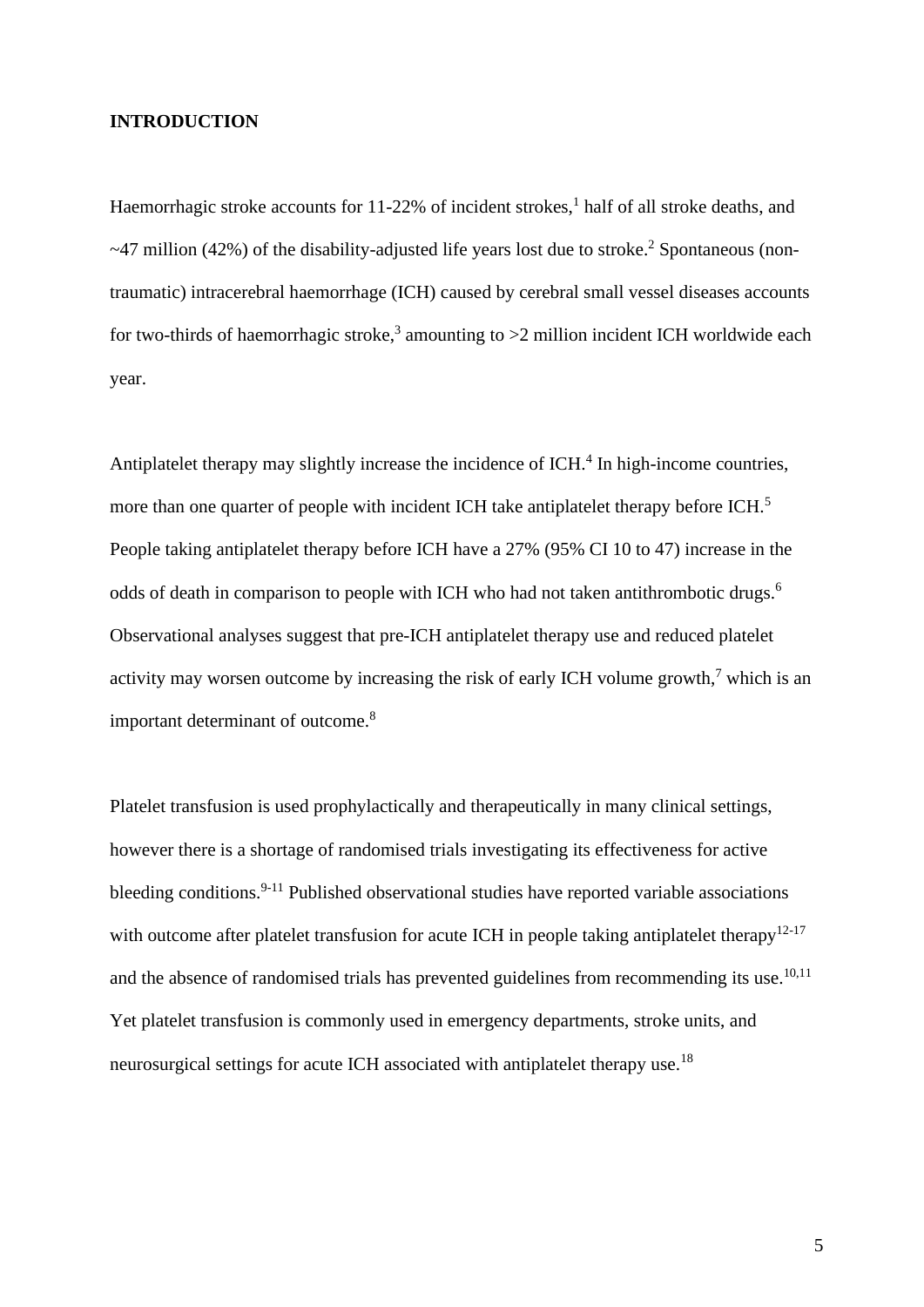Therefore, we performed a randomised controlled trial of platelet transfusion for acute ICH associated with antiplatelet therapy use, in order to test the hypothesis that platelet transfusion would reduce death or dependence compared to standard care by reducing ICH growth.

#### **METHODS**

#### *Study design*

We performed a multicentre, randomised, open, masked endpoint parallel group trial at 36 hospitals in the Netherlands, 13 hospitals in the United Kingdom, and 11 hospitals in France. The trial was designed and coordinated by the Department of Neurology of the Academic Medical Centre (University of Amsterdam, The Netherlands). We registered the trial with the Netherlands Trial Register (NTR 1303,

[http://www.trialregister.nl/trialreg/admin/rctview.asp?TC=1303\)](http://www.trialregister.nl/trialreg/admin/rctview.asp?TC=1303), published the trial protocol,<sup>19</sup> and placed case report forms on the trial website [\(www.strokeamc.nl/patch\)](http://www.strokeamc.nl/patch). We obtained research ethics committee approval from: the Academic Medical Centre Ethics committee (MEC08/006) and each participating hospital in the Netherlands; the Scotland A Research Ethics Committee (10/MRE00/36) in the United Kingdom; and the Comité de Protection des Personnes (CPP 12/43, 2012-A00209-34) in France. The trial was monitored by the Clinical Research Unit of the Academic Medical Centre in the Netherlands, the Clinical Research Unit of the Lille University Hospital in France, and the UK trial manager on behalf of The Academic and Clinical Central Office for Research and Development [\(www.accord.scot\)](http://www.accord.scot/) in the UK.

## *Participants*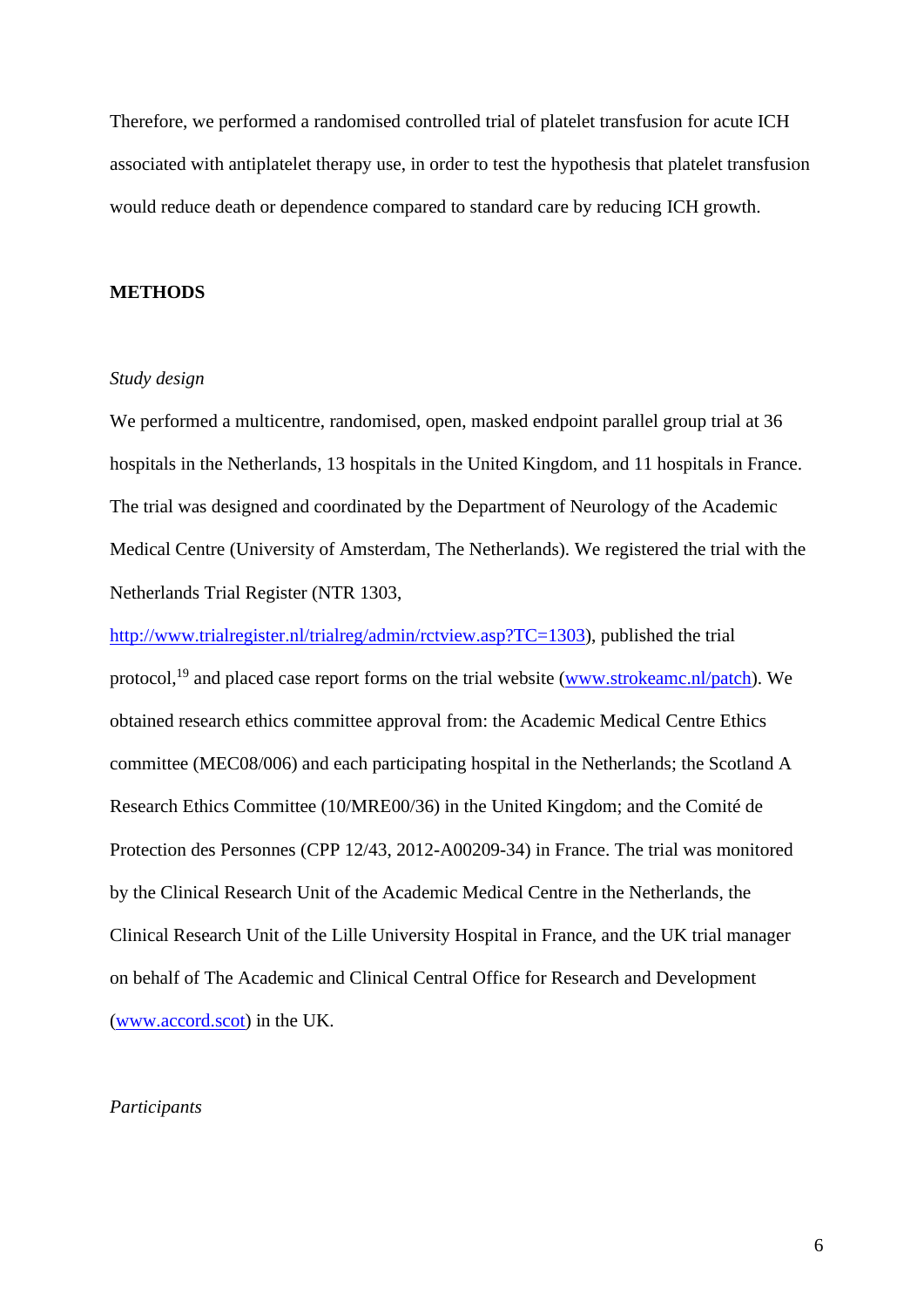Inclusion criteria were: age  $\geq$ 18 years; non-traumatic supratentorial ICH confirmed by brain imaging; Glasgow Coma Scale score 8-15; platelet transfusion could be initiated within six hours of symptom onset (or last seen well) and within 90 minutes of brain imaging; use of antiplatelet therapy with a cyclooxygenase (COX) inhibitor (aspirin or carbasalate calcium), or adenosine diphosphate (ADP) receptor inhibitor (clopidogrel), or an adenosine reuptake inhibitor (dipyridamole) for at least seven days preceding ICH; and pre-ICH modified Rankin Scale score of 0 (no symptoms) or 1 (no significant disability despite symptoms; able to carry out all usual duties and activities). Exclusion criteria were: blood on brain imaging suggestive to the treating physician of epidural or subdural haematoma, or an underlying aneurysm or arteriovenous malformation; planned surgical evacuation of ICH within 24 hours of admission; intraventricular blood more than sedimentation in the posterior horns of the lateral ventricles; previous adverse reaction to platelet transfusion; known use of vitamin K antagonist (unless INR≤1.3) or history of coagulopathy; known thrombocytopenia  $\langle$ 100x10<sup>9</sup>/L; lacking mental capacity by national legal standards before ICH; or death appeared imminent. We did not include participants with infratentorial or large intraventricular haematomas, because they are more likely to undergo surgical procedures which might confound the effects of platelet transfusion on outcome. Collaborating clinicians on the delegation log at each hospital site recruited participants, and obtained written informed consent from the participant or their legal representative.

## *Randomisation and masking*

Participants were randomly assigned in a 1:1 ratio to receive standard care either with or without platelet transfusion by a secure, web-based, computerised randomisation system that concealed allocation (TENALEA, Clinical Trial Data Management system), stratified by study hospital and type of antiplatelet therapy pre-ICH (COX inhibitor alone, ADP receptor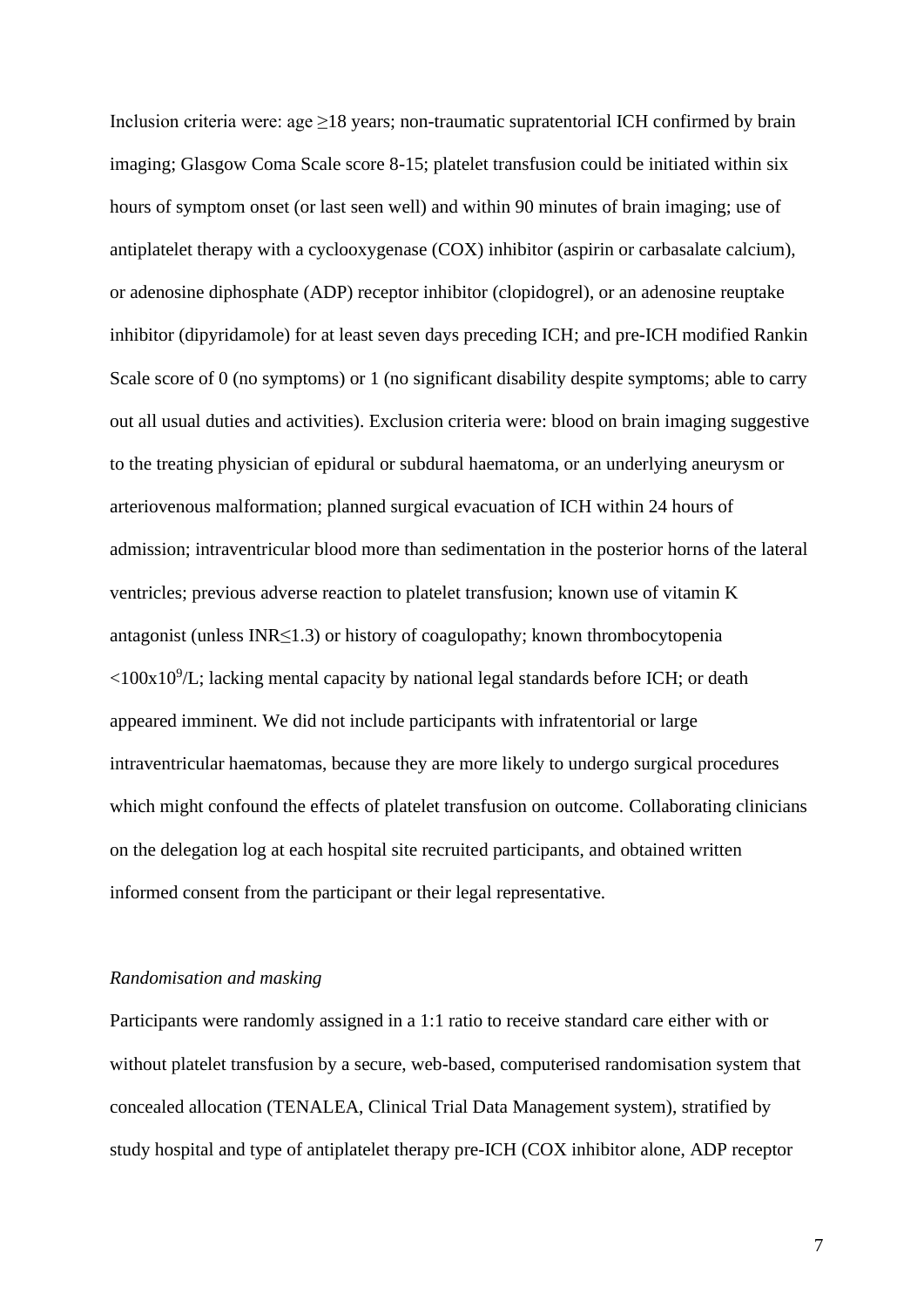inhibitor alone, COX inhibitor with an adenosine reuptake inhibitor, or COX inhibitor with an ADP receptor inhibitor). Participants and local investigators giving interventions were not masked to treatment allocation, but outcome assessors and investigators analysing data were masked to treatment allocation.

#### *Procedures*

The web-based randomisation system asked investigators to check eligibility criteria and required investigators to record participant age and pre-ICH antiplatelet therapy. Investigators recorded all other participant characteristics at the time of enrolment. Stroke severity was scored on the National Institutes of Health Stroke Scale (NIHSS, ranging 0-42 with higher scores indicating more severe stroke). Brain imaging was performed at admission using either computed tomography (CT) or magnetic resonance imaging (MRI) according to routine clinical practice. All participants received standard care, which was not defined in the protocol, but was assumed to be given according to contemporary European<sup>20</sup> and national guidelines. Leucocyte-depleted platelet transfusions, either buffycoat-derived or collected by apheresis, were supplied by national or regional blood supply organisations, issued by the hospital transfusion laboratory, and administered according to local hospital protocols for transfusion. The protocol required platelet transfusion to be initiated within six hours of ICH symptom onset and within 90 minutes of diagnostic brain imaging. Participants using a COX inhibitor with or without adenosine reuptake inhibitor received one platelet concentrate, whereas participants using an ADP receptor inhibitor with or without another antiplatelet agent received two platelet concentrates. The different dosages of platelet concentrates were chosen based on in-vitro experiments. <sup>21</sup> Investigators recorded whether platelet transfusion started within 0-3 hours or 3-6 hours after symptom onset. Data on paper case report forms were collected at the trial coordinating centre in each country (Amsterdam, The Netherlands;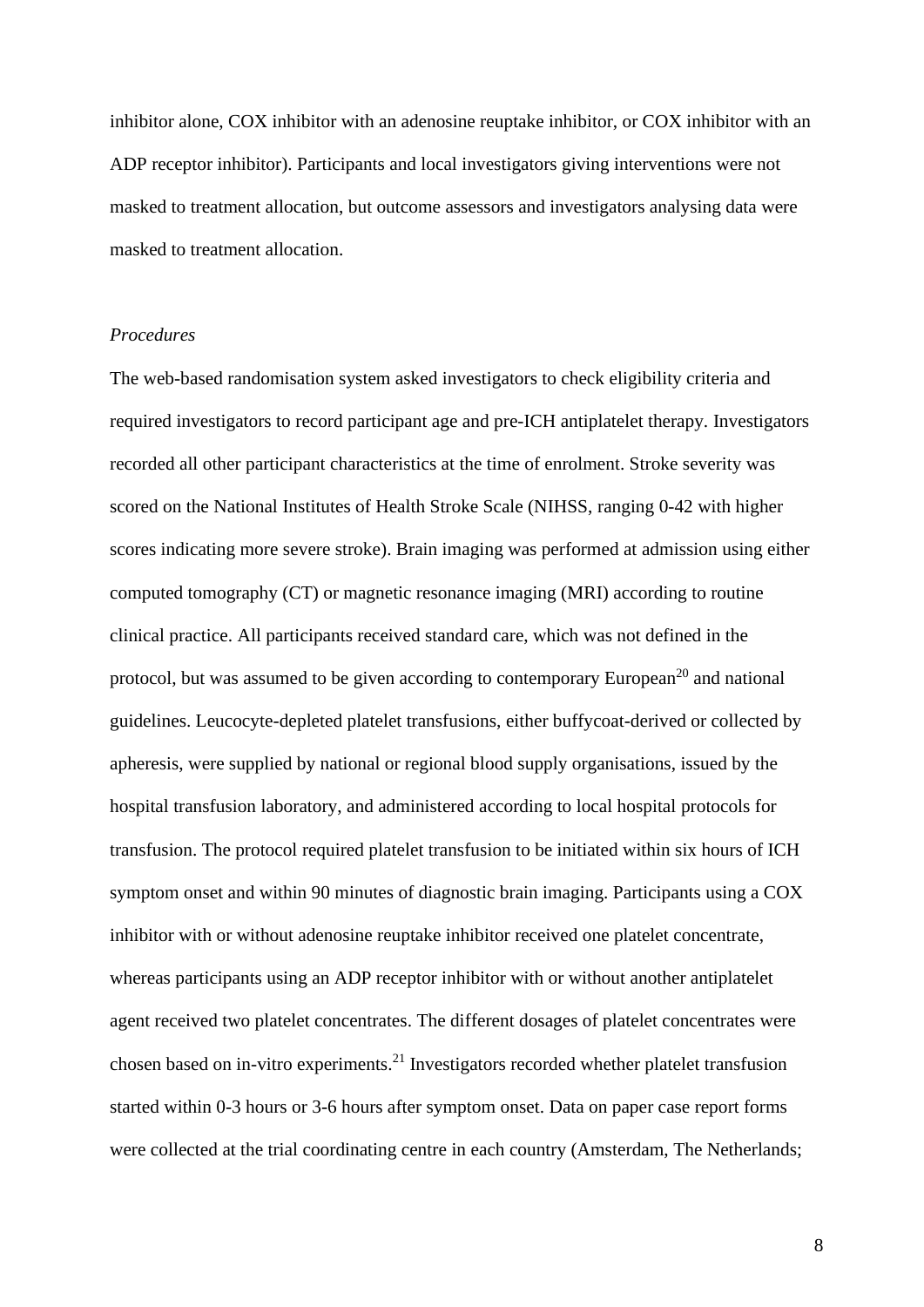Edinburgh, UK; and Lille, France). Good Clinical Practice (GCP)-compliant internet-based remote data capture (Oracle Clinical) was used for entering, managing, and validating the data from hospital sites.

#### *Outcomes*

The primary outcome was functional outcome at three months scored with the Modified Rankin Scale (mRS, ranging from 0 [no symptoms] to 6 [death]), rated by a neurologist or research nurse, who was trained and masked to treatment allocation and was not involved in participants' medical treatment. Each country's trial coordinating centre organised collection of the primary outcome so that it could be obtained in participants' first language by either structured telephone interview or face-to-face consultation. Secondary clinical outcomes at three months were survival, poor outcome defined as mRS 4-6, and poor outcome defined as mRS 3-6. The secondary explanatory outcome was median absolute ICH growth in mL on repeat brain imaging, using the same modality as the diagnostic study, performed as a trial procedure at 24±3 hours after randomisation. Diagnostic and 24-hour brain imaging studies were obtained in DICOM format from trial sites, anonymised, and analysed centrally in Amsterdam. The images were assessed for ICH location (deep or lobar) and intraventricular extension. We used an automated planimetric method to segment ICH on unenhanced baseline imaging<sup>22</sup> to calculate ICH volume in mL; these measurements were manually checked by MIB masked to treatment allocation and supervised by one of two independent neuroradiologists (CBM, LFB not involved in design and conduct of the trial) and adjusted where necessary. Investigators recorded the occurrence of any serious adverse events and other safety outcomes occurring during hospital admission and the date and destination of discharge. Safety outcomes were complications of platelet transfusion (transfusion reactions, thrombotic complications) and for other severe adverse events the treating physician was

9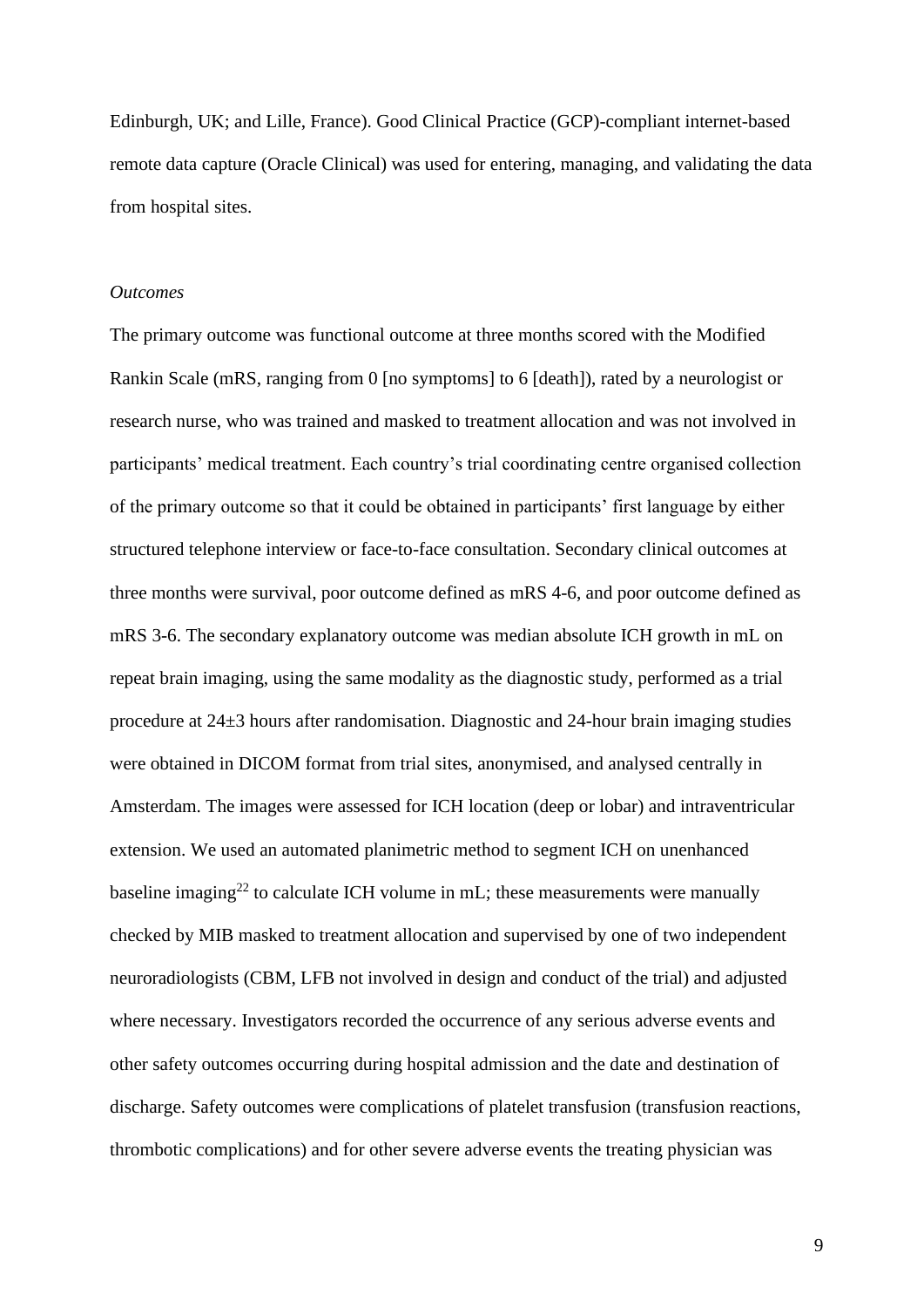asked to specify the presumed cause as following: due to complications of ICH (ICH enlargement, intraventricular extension, hydrocephalus, oedema, or brain herniation), epileptic seizures, infection (urinary tract or pneumonia), or others that investigators wished to record. Safety outcomes were independently verified with use of discharge letters. We did not perform the planned sub-studies of the spot sign on CT angiography and platelet function testing due to insufficient uptake in standard clinical practice. We did not investigate causes of poor outcome, functional outcome using the AMC Linear Disability score, or health economics due to insufficient funding.

### *Statistical analysis*

The executive committee agreed on a statistical analysis plan with the trial statistician (RdeH) without knowledge of outcome data and before closing and un-masking the trial database; this statistical analysis plan was submitted in concise format to the Netherlands Trial Register on 14 March 2016 (published at [www.trialregister.nl/trialreg/admin/rctview.asp?TC=1303](http://www.trialregister.nl/trialreg/admin/rctview.asp?TC=1303) on 30 March 2016), was submitted in full to *Trials* on 21 March 2016, and the trial database was locked and un-masked on 31 March 2016. The statistical analysis plan describes the differences between the protocol and this final report; the principal change was from a fixed dichotomous analysis of the primary outcome (mRS 4-6) to an ordinal logistic regression analysis of the shift of all categories of the mRS, in view of the greater statistical efficiency of this analysis<sup>23</sup> and the hypothesised effect of platelet transfusion to shift all participants somewhat on a functional outcome scale by reduction of ICH growth. We originally based the target sample size of two groups of 95 participants (total 190) on an estimate of 70% frequency of the primary outcome of death or dependence (defined as mRS 4-6) with standard care,<sup>24</sup> a clinically important 20% absolute reduction of this risk to 50% with platelet transfusion (OR 0·43), 80% power and a two-sided level of significance of 0.05. However,

10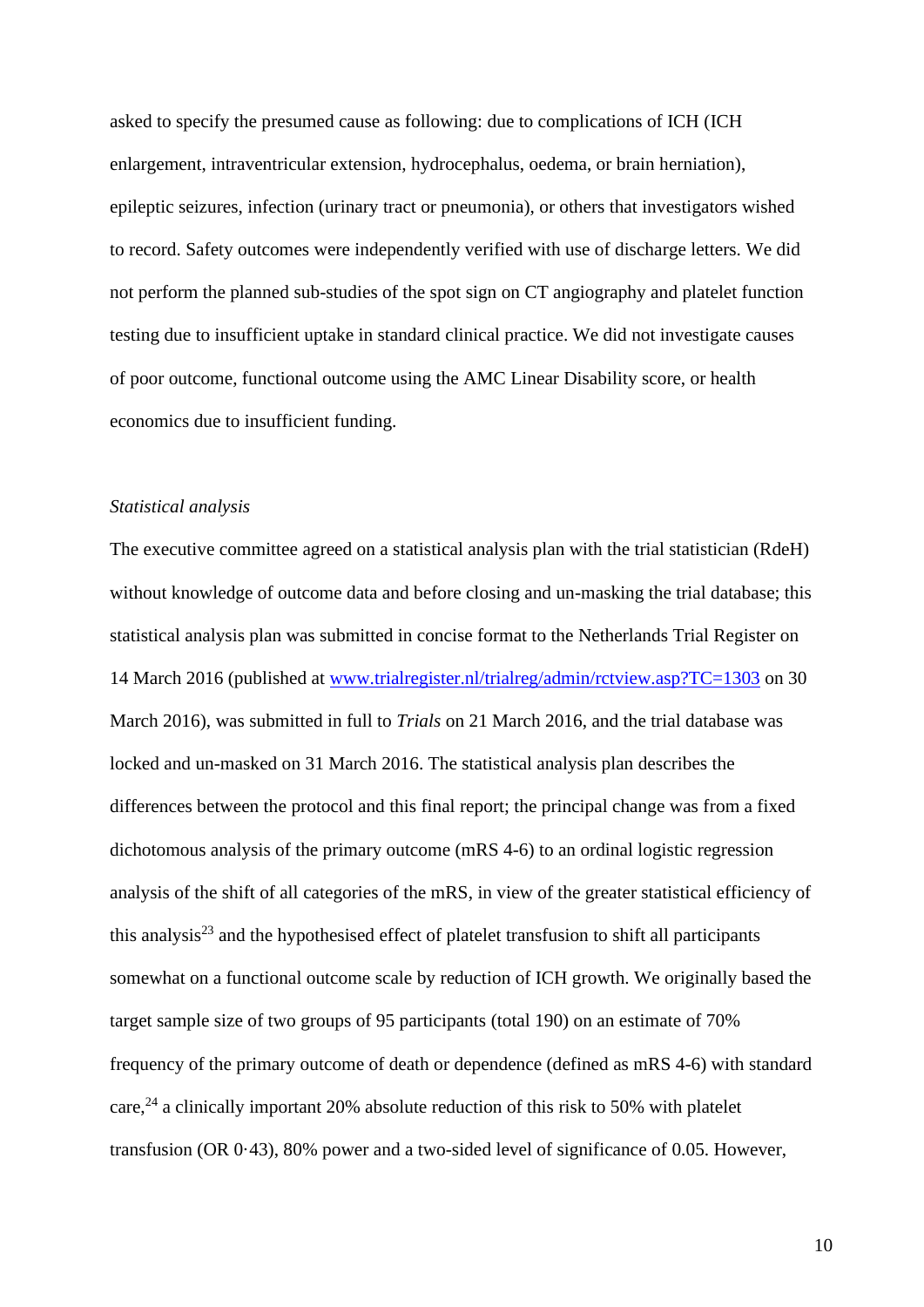power increases to 91% to detect a common OR of 0·43 in an ordinal logistic regression analysis of all pairs of mRS categories, assuming a distribution of the mRS with standard care that is similar to the control group of a recent ICH trial.<sup>25</sup> We used the intention-to-treat population to describe baseline characteristics, compare the primary outcome using ordinal logistic regression (with adjustment for both the stratification variable of type of pre-ICH antiplatelet therapy as well as the ICH Score as a predictor of outcome after  $ICH<sup>26</sup>$ ) and the secondary outcomes. Effect sized were expressed as OR with statistical uncertainties as 95% CI. We used both the intention-to-treat and the as-treated populations to compare the safety outcomes. We used parametric statistics when variables obeyed a normal distribution, and non-parametric statistics when they did not. If zero instances were reported, we added 0·5 to each cell to calculate an OR. We conducted three pre-specified subgroup analyses of the modification of the effect of platelet transfusion on the primary outcome using ordinal regression analyses: single vs. dual antiplatelet therapy pre-ICH; country of randomisation (The Netherlands vs. France vs. United Kingdom); and trichotomised ICH volume at baseline (≤7mL vs. >7-30mL vs. >30mL) in order to search for effects in small, medium, and large ICH. We performed a sensitivity analysis of the effect of platelet transfusion on the primary outcome at hospitals that included at least five participants in which we also adjusted for including centre. Analyses were performed using IBM SPSS statistics version 22 (Cleveland, Ohio). An independent data monitoring committee (appendix) oversaw the trial and agreed with the termination of the trial when it reached its pre-specified sample size in October 2015. A separate committee monitored the safety of participants included in France (see appendix).

## *Role of funding source*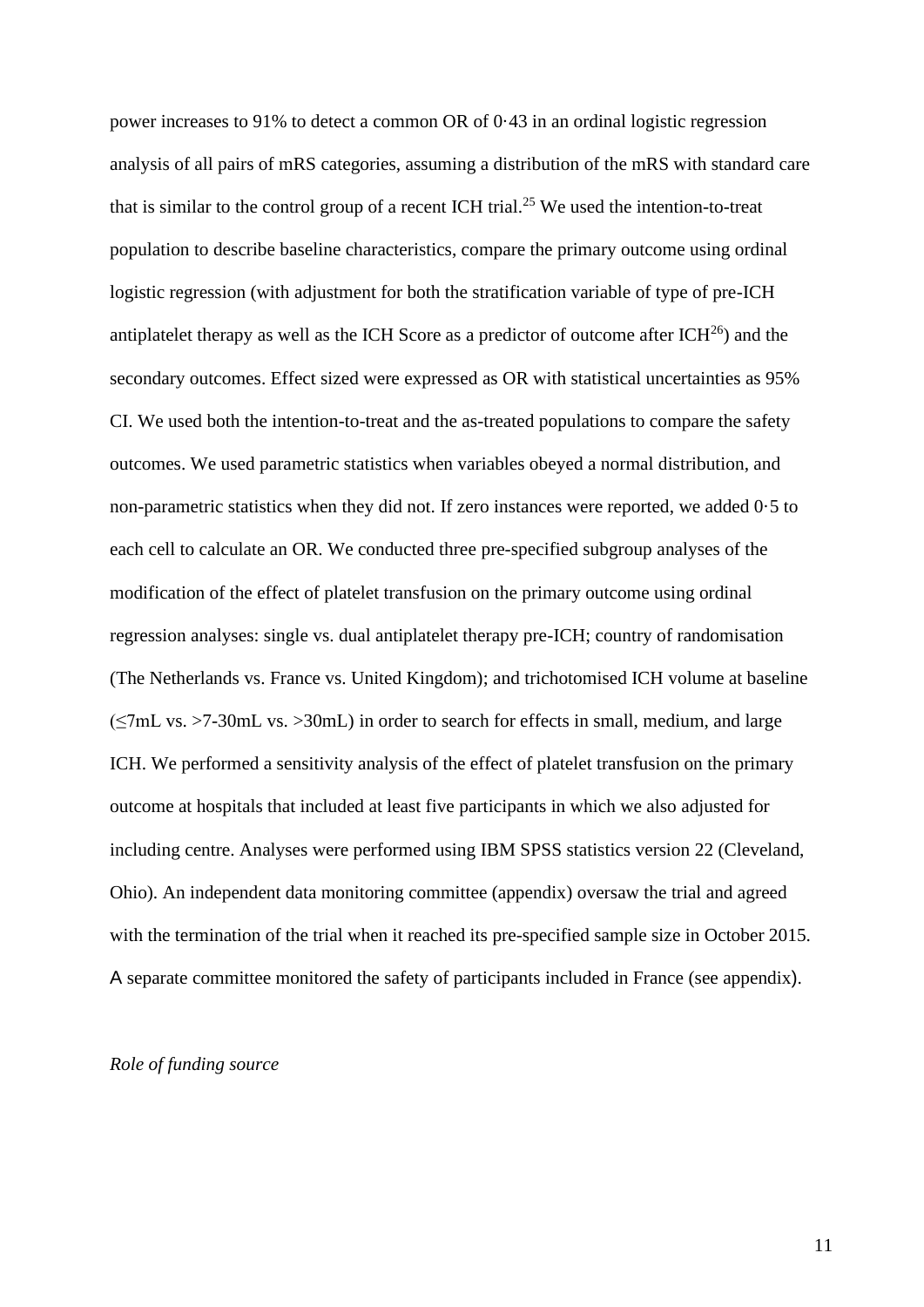The funders had no role in study design, data collection, data analysis, data interpretation, or writing of the report. The corresponding author had full access to all data from the trial and had final responsibility for the results on submission for publication.

#### **RESULTS**

Between 4 February 2009 and 8 October 2015, 41 sites enrolled 190 participants, all of whom were randomised, and none withdrew consent (Figure 1). 97 participants were randomly assigned to receive standard care with platelet transfusion (12 had intraventricular extension, two had infratentorial ICH, and one had not used antiplatelet therapy pre-ICH) and 93 were assigned to standard care without transfusion (20 had intraventricular extension and one had thrombocytopaenia < $100x10^9/L$ ).

The distributions of most baseline characteristics were similar, apart from a history of peripheral arterial disease (Table 1), which was not considered to be of major prognostic relevance to the primary outcome. Of the slightly imbalanced characteristics in the two treatment groups at baseline, some confer a better prognosis (more lobar ICH, fewer with intraventricular haemorrhage and fewer aged >80 years) and others confer a worse prognosis (larger ICH volume and two infratentorial ICH) in participants assigned to platelet transfusion, although median ICH Score was the same in both treatment groups. Baseline imaging was missing for centralised reading for two participants and ICH volume or intraventricular extension could not be measured for six participants because images were degraded by movement artefact.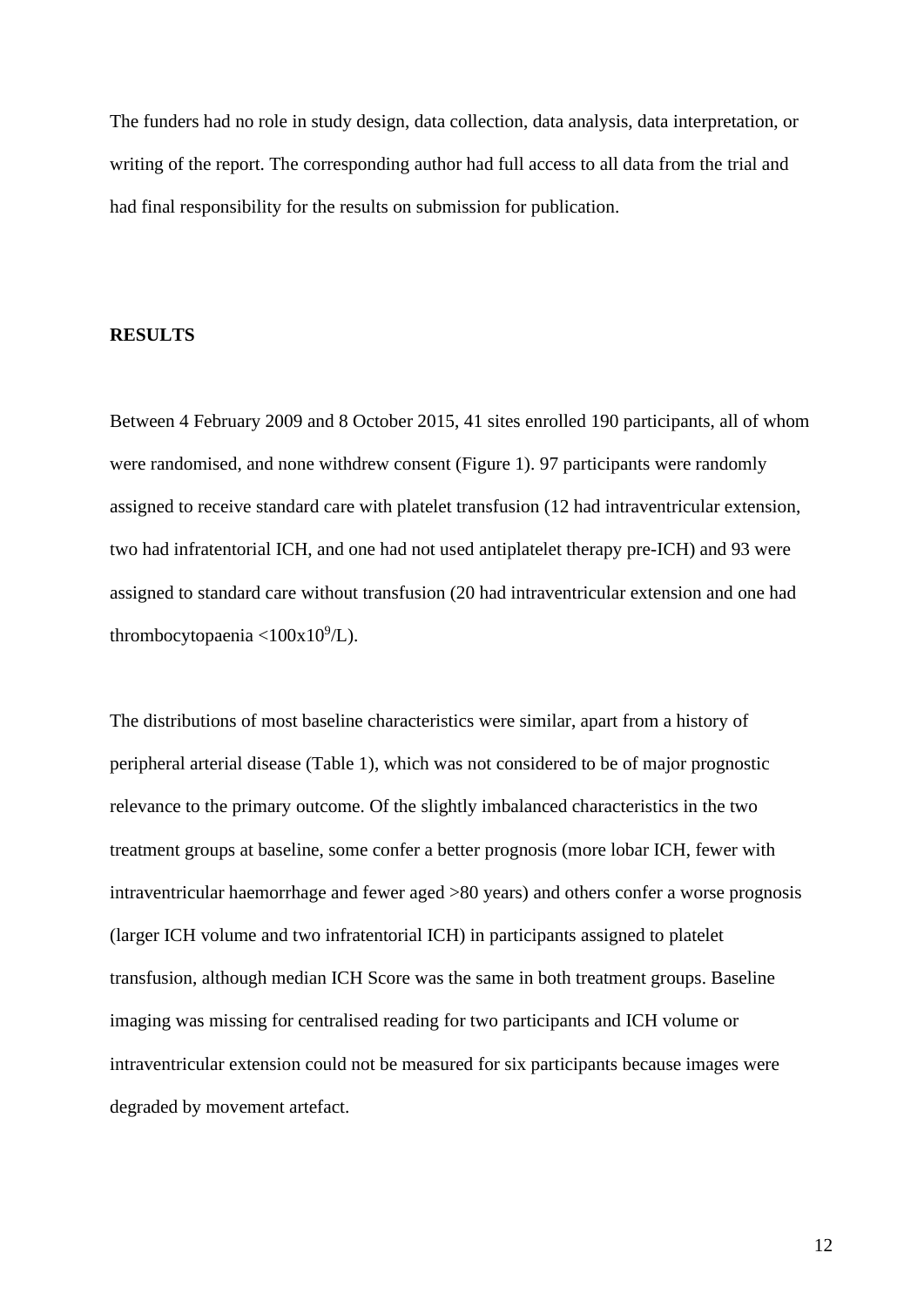Four participants assigned to platelet transfusion did not receive it and two participants assigned to standard care received platelet transfusion (Figure 1). Four protocol violations occurred in the platelet transfusion group (two participants did not receive the correct number of platelet concentrates and two received platelet transfusion out of pre-specified time window).

No participants were lost to clinical follow-up at three months and all were included in the final analyses after the last follow-up was completed on 6 January 2016. Follow-up imaging at 24 hours was missing for 17 participants in the platelet transfusion group (three omitted, five died, four performed >27 hours, and five poor quality) and for 20 participants in the control group (nine omitted, four died, two performed >27 hours, and five poor quality).

The odds of death or dependence at three months were higher following platelet transfusion compared to standard care in the intention-to-treat population (Figure 2) in ordinal regression analyses of the entire range of the mRS without adjustment (crude common OR 1·84, 95% CI 1·10 to 3·08, p=0·0200) and with adjustment for type of pre-ICH antiplatelet therapy and baseline ICH score (adjusted common OR  $2.05$ ,  $95\%$  CI  $1.18$  to  $3.56$ ,  $p=0.0114$ ). A fixed dichotomous analysis of the secondary outcome of mRS 4-6 at three months gave similar statistically significant results, but there was no significant difference in survival, mRS 3-6, or ICH growth (Table 2). The distribution of the mRS was similar in participants receiving platelet transfusion within 3 hours vs. 3-6 hours of symptom onset (webappendix). There were no significant differences in safety outcomes in the intention-to-treat analyses, just one significant difference (in serious adverse events [SAE] due to ICH) in the as-treated analyses, and only one minor transfusion reaction (Table 3). There was no statistically significant interaction with the effect of platelet transfusion in sub-group analyses (Figure 3). Platelet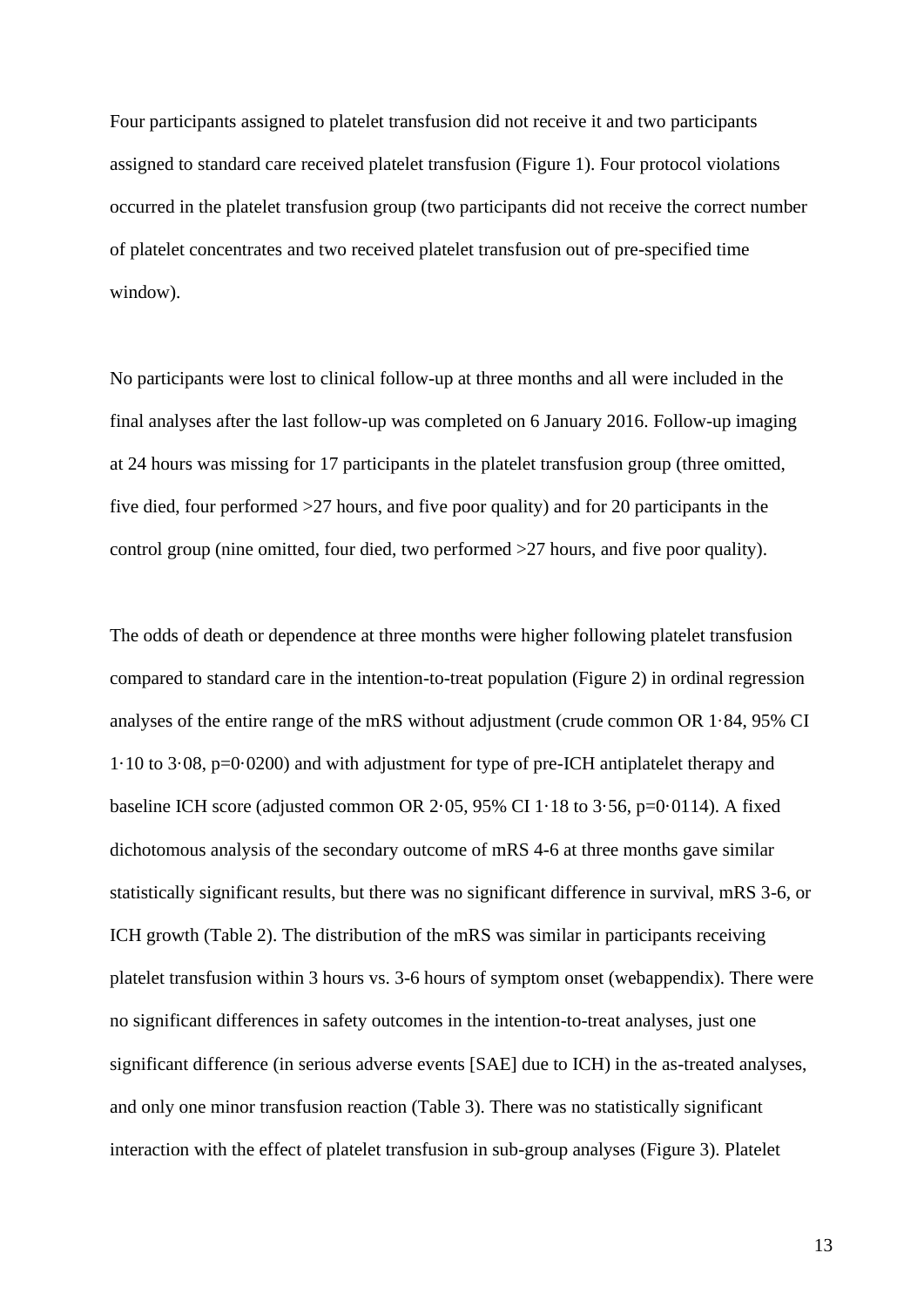transfusion seemed inferior to standard care in a sensitivity analysis restricted to hospitals that included at least five participants ( $n=125, 65.8\%$ ) where the primary outcome was also adjusted for the hospital that included participants (adjusted OR 2·55, 95%CI 1·24 to 5·24, p=0·0107). In post hoc analyses, the primary outcome remained unchanged after also adjusting for ICH volume at baseline (adjusted common OR 1·90, 95% CI 1·08 to 3·36, p=0·0268) and after excluding the 36 participants who met at least one exclusion criterion (adjusted OR 2.22, 95% CI 1.20 to 4.09, p=0.0108).

#### **DISCUSSION**

This randomised trial of 190 people who suffered acute ICH while using antiplatelet therapy found that platelet transfusion seemed to increase the risk of death or dependence compared to standard care, that this effect was consistent in pre-defined sub-groups, and remained after adjustment for pre-ICH antiplatelet therapy and known prognostic factors. These surprising findings are contrary to our hypothesis that platelet transfusion would reduce ICH growth and improve functional outcome and are not consistent with small observational studies that have found better outcomes associated with the use of platelet transfusion.<sup>12-14</sup>

The PATCH trial has some strengths. PATCH is the first randomised trial to investigate the effects of platelet transfusion on acute ICH following the use of antiplatelet therapy, and is one of very few randomised trials to investigate the effect of platelet transfusion on active bleeding conditions.<sup>9-11,16,17</sup> In this multicentre trial, the effect of platelet transfusion on the primary outcome was consistent in three European countries, supporting the external validity of the trial (although its generalisability to low-middle income countries is unknown). The baseline characteristics and outcomes of the included participants were similar to previous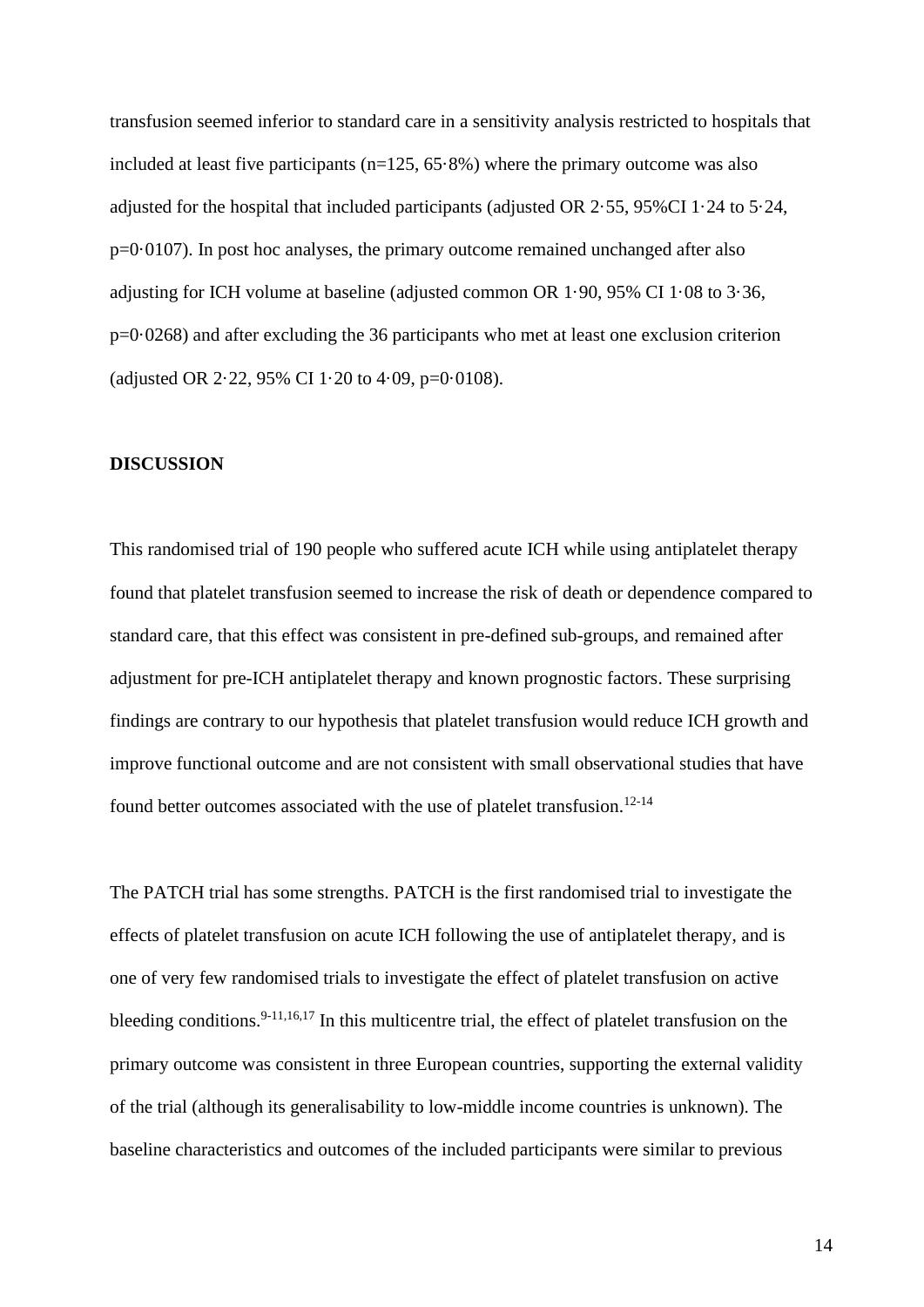randomised trials for acute ICH.<sup>25</sup> Adherence to the assigned treatment was good and clinical follow-up for the primary outcome was complete (Figure 1). The trial achieved its target sample size.

This trial has some limitations. The sample size was small relative to other acute stroke trials, reflecting the incidence of acute stroke due to ICH, its clinical severity,<sup>5</sup> and the demanding eligibility criteria.<sup>27</sup> This small sample size resulted in some chance imbalances in baseline prognostic variables, although their direction of effect was not consistent: some of these imbalances may have biased the platelet transfusion group to a worse outcome and others may have biased it to a better outcome. Our findings could not be easily explained by chance imbalances in baseline characteristics, although residual confounding due to randomisation imbalances is possible especially in light of the small sample size. Most of the participants had taken aspirin and relatively few took ADP inhibitors, so it is unknown whether the findings are generalisable to the increasing numbers of people who take ADP inhibitors. PATCH investigators were not required to keep screening logs, so it is unknown if bias occurred by selective inclusion. Furthermore adherence to antiplatelet therapy for included participants was unknown and we relied on information supplied by the participants, caregivers, or medical charts. Too few hospitals were able to perform platelet function testing to investigate whether this modified treatment effect, as had been suggested by one observational study.<sup>14</sup> As is often the case in pragmatic trials in emergency settings, several participants (36/190 [19%]) met at least one exclusion criterion.<sup>27</sup> In particular, participants with intraventricular extension, more than sedimentation in the posterior horns of the lateral ventricles, were included possibly reflecting difficulty in interpretation of this criterion by clinicians. Because this protocol deviation was not equally distributed between treatment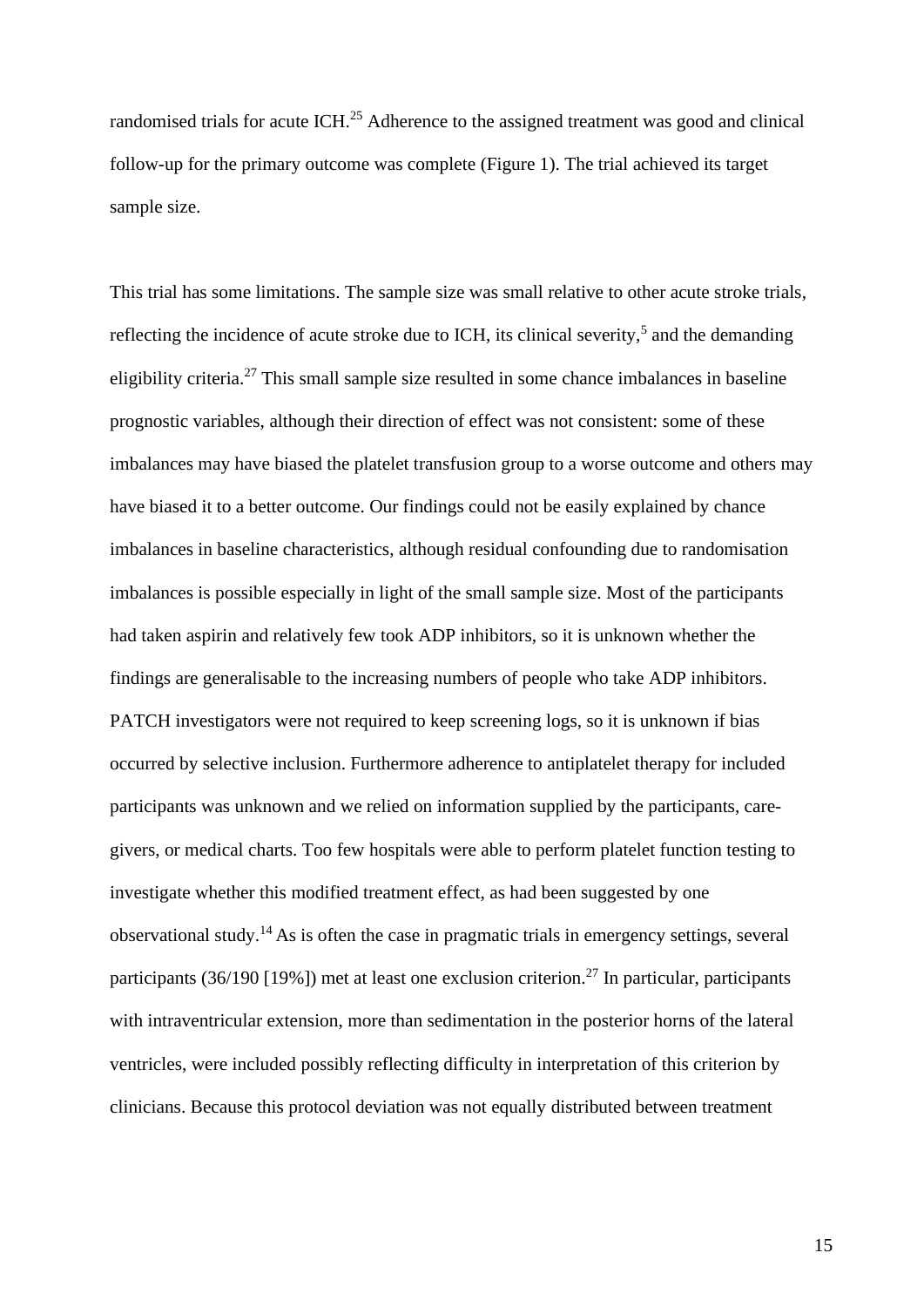groups, we performed a post hoc sensitivity analysis excluding these patients, in which the primary outcome remained the same.

These results contrast with the hypothesised mechanism of action of platelet transfusion. We did not find a clear mechanism to explain our findings amongst the reported safety outcomes (Table 3), although there was a non-significant difference in SAEs due to thromboembolism and complications of ICH were more common in the platelet transfusion group. Although we conjecture, it remains possible that some participants actually had haemorrhagic transformation of infarction rather than ICH or it is possible there is impaired collateral perfusion around the ICH resulting in cerebral ischaemia. Platelet transfusion might then increase the risk of thrombosis and result in lesion expansion In a large observational study, platelet transfusions to people with (pro-)thrombotic conditions such as thrombotic thrombocytopenic purpura and heparin induced thrombocytopenia were associated with increased mortality and myocardial infarction compared to non-transfused people.<sup>28</sup> Furthermore platelets have been shown to have pro-inflammatory effects and platelet transfusions may enhance vascular permeability associated with inflammation and platelet consumption.Platelets have also been shown to be activated when stored, resulting in increased pro-thrombotic and inflammatory properties.<sup>29</sup> It is also possible that platelet transfusion might not be beneficial, because the absolute increase in ICH growth associated with antiplatelet therapy is not large enough to be significantly modified by platelet transfusion, or that platelet transfusion is insufficient to reverse the effects of antiplatelet therapy on ICH growth. The majority of effective platelet transfusions are administered for prophylaxis of bleeding often in severe hypoproliferative thrombocytopenia in haematooncological patients.<sup>30</sup> The effect of platelet transfusions to stop or reverse ongoing bleeding may be beneficial or deleterious depending on the nature and location of the haemorrhage.

16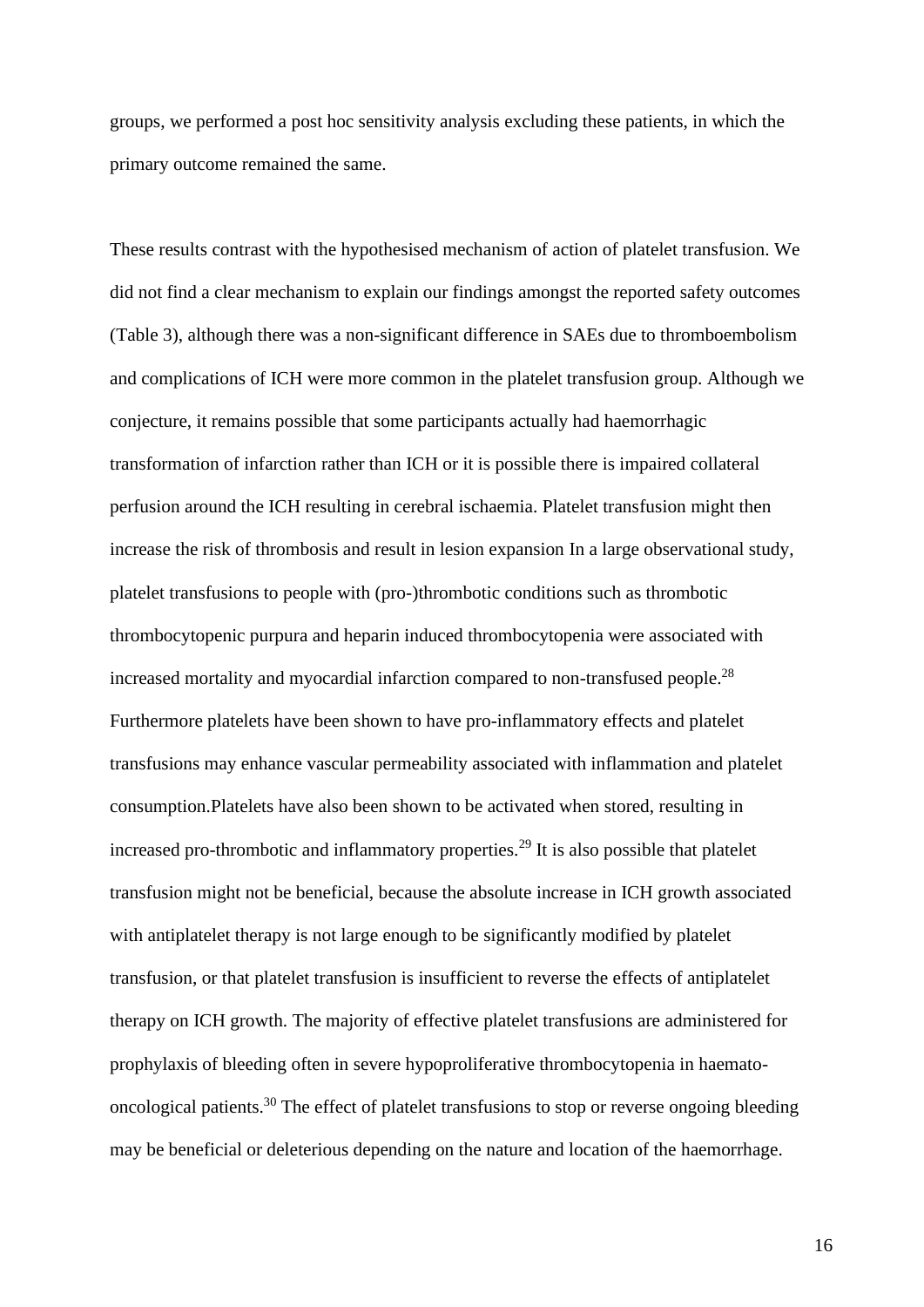These potential effects, combined with some baseline imbalances, may explain the detrimental effect of platelet transfusion in our trial. However, even if platelet transfusion were not to be detrimental, our findings suggest that it is unlikely to be beneficial.

The implication of our findings for clinical practice is that platelet transfusion cannot be recommended for the treatment of acute ICH in people who had been using antiplatelet therapy and are similar to the participants in the PATCH trial, because platelet transfusion seemed to worsen their outcome. One other similar randomised trial is nearing completion (NCT00699621) and its results are needed to confirm our findings in acute ICH. Given the widespread use of platelet transfusion for other acute bleeding conditions despite a shortage of randomised evidence, the PATCH trial should lead to randomised trials for these other conditions, so that this potentially hazardous and costly intervention is only used for prophylactic or therapeutic indications supported by evidence from randomised controlled trials.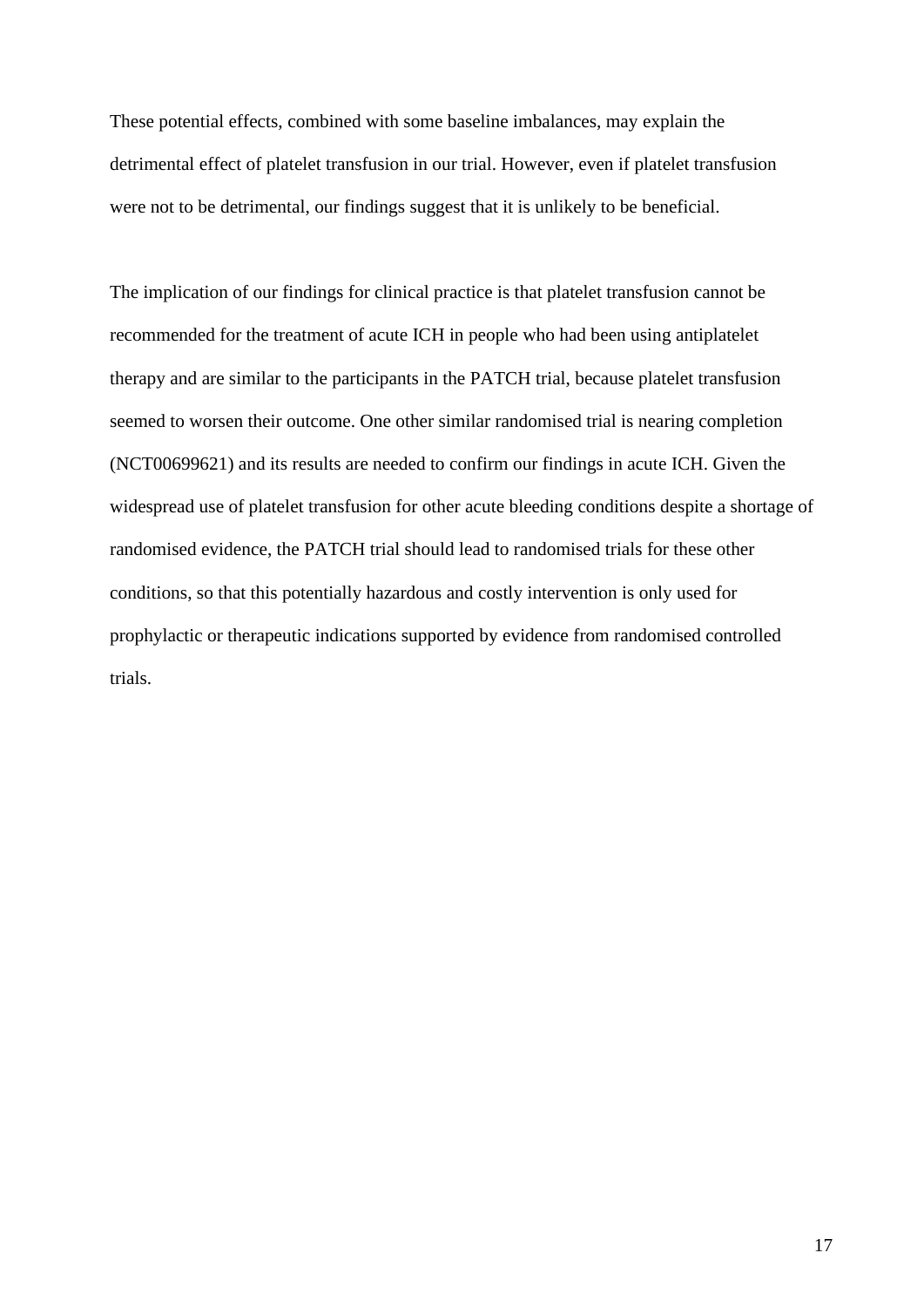## **PANEL: RESEARCH IN CONTEXT**

#### **Systematic review**

Before we initiated the PATCH trial in 2009, searches of clinicaltrials.gov and the Cochrane Central Register of Controlled Trials (CENTRAL) did not reveal published, ongoing, or planned randomised trials of platelet transfusion for acute ICH in people using antiplatelet therapy. On 1 April 2016, we searched MEDLINE (PubMed) from 1 January 1950, EMBASE from 1 January 1947, clinicaltrials.gov, CENTRAL from 1 January 1993 using textwords for platelet transfusion ("platelet" OR "blood platelet" OR "thrombocyte") AND the textword "transfusion" AND terms for ICH AND terms for randomised trials,<sup>31</sup> as well as bibliographies of relevant publications, for randomised trials of platelet transfusion for acute ICH in people using antiplatelet therapy, regardless of language of publication. We found one on-going randomised trial (NCT00699621), and one published randomised trial (dissimilar to PATCH) of platelet transfusion versus aspirin resumption for aspirin-sensitive people with acute basal ganglia ICH undergoing craniotomy.<sup>32</sup>

## **Added value of this study**

This is the only completed randomised trial involving people taking antiplatelet therapy who suffer acute ICH, comparing the effects of platelet transfusion with standard care on functional outcome.

#### **Interpretation of all the available evidence**

In the PATCH trial, platelet transfusion seemed inferior to standard care for reducing death or dependence after acute ICH in people taking antiplatelet therapy. Therefore we cannot recommend platelet transfusion for this indication pending the results of another similar ongoing randomised trial.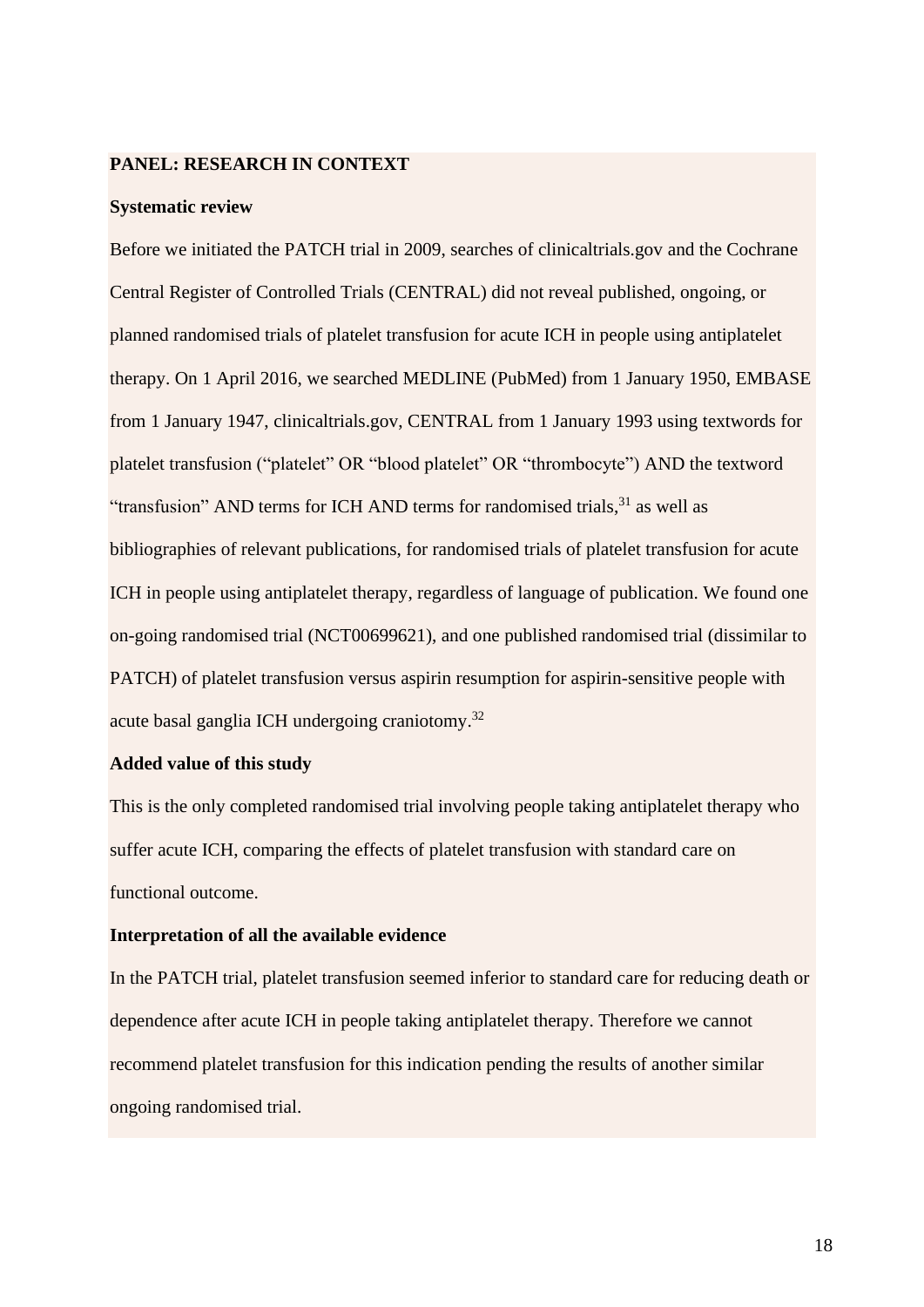## **CONTRIBUTORS**

MIB, CC, and RASS coordinated the trial and drafted the manuscript. MIB performed all analyses supervised by YBR and RJdH. CC and RASS obtained funding for the trial and recruited centres and supervised the trial in the United Kingdom and France respectively. KG was involved in the design of the trial, recruitment of participating centres, and coordinated the trial in The Netherlands. MMK was involved in the design of the trial and coordinated availability of platelet transfusion for Dutch centres. CBM and LFB were involved in the design of the study and supervised the performance of all radiological measurements and interpretation. HAM designed the radiological endpoints and was consulted for all technical aspects of analysing the radiological parameters. He supervised and performed importing of all imaging and automated measurements with interpretation. AB and MV were involved in the original design of the trial and critically reviewed the manuscript. PJN and RJdH were involved in the design of the trial, the statistical analyses involved, and critically reviewed the manuscript. YBR designed the trial, obtained funding, recruited centres, and supervised the entire trial.

## **DECLARATION OF INTERESTS**

Prof. Cordonnier reports grants from Programme Hospitalier Recherche Clinique, during the conduct of the study; Prof. Al-Shahi Salman reports grants from Chest Heart and Stroke Scotland, during the conduct of the study; Dr. Nederkoorn reports fee for Advisory work for Metronic regarding AF registration in stroke, used for the AMC stroke reasearch group; and outside the submitted work; Dr. Marquering reports and Cofounder and shareholder of Nicolab, Prof. Roos reports grants from ZonMW (170881002), grants from Sanquin, during the conduct of the study; All other authors declare no conflicts of interest.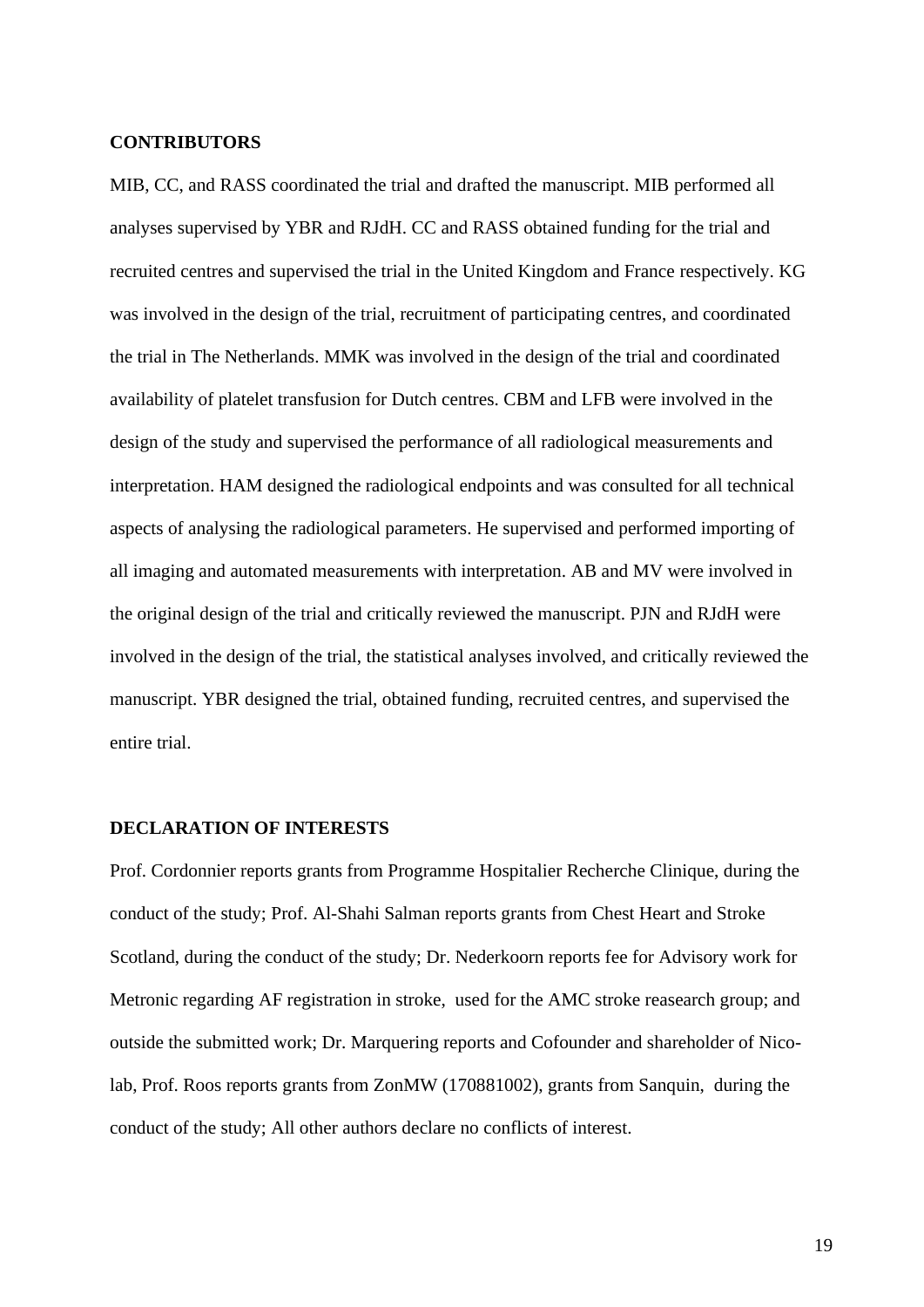#### **ACKNOWLEDGMENTS**

PATCH was funded by: The Netherlands Organisation for Health Research and Development (ZonMw, 170881002) and Sanquin Blood Bank in The Netherlands; Le Programme Hospitalier de Recherche Clinique (PHRC) in France; and a Chest Heart and Stroke Scotland (CHSS) project grant (Ref. Res10) and MRC clinician scientist (Ref. G108/613) and senior clinical fellowships (Ref. G1002605) in Scotland. PATCH was sponsored by: Academic Medical Centre, University of Amsterdam in The Netherlands; Inserm U1171, CHU Lille, Univ Lille 2 in France; and The University of Edinburgh / NHS Lothian Academic and Clinical Central Office for Research and Development (ACCORD) in Scotland. PATCH was supported by: Strokavenir network and Etablissement Français du Sang in France; and the UK National Institute for Health Research (NIHR) Stroke Research Network, the Scottish Stroke Research Network and the Scottish National Blood Transfusion Service Clinical Governance and Safety committee in the UK. Charlotte Cordonnier is a member of the Institut Universitaire de France. We are very grateful for the tireless dedication of the PATCH trial managers and research staff: Nadine Fleitour (The Netherlands); Fanny Ben Oune, Thavarak Ouk and Dominique Deplanque (France); and Bridget Colam, Robin Flaig, Katrina McCormick, Neshika Samarasekera, Aidan Hutchison, and Christine Lerpiniere (Scotland). We are grateful to all principal investigators and delegated physicians who included participants in all participating centres. We are indebted to the participants, and their carers and families, who consented to participate in PATCH.

## **APPENDICES**

#### **EXECUTIVE COMMITTEE**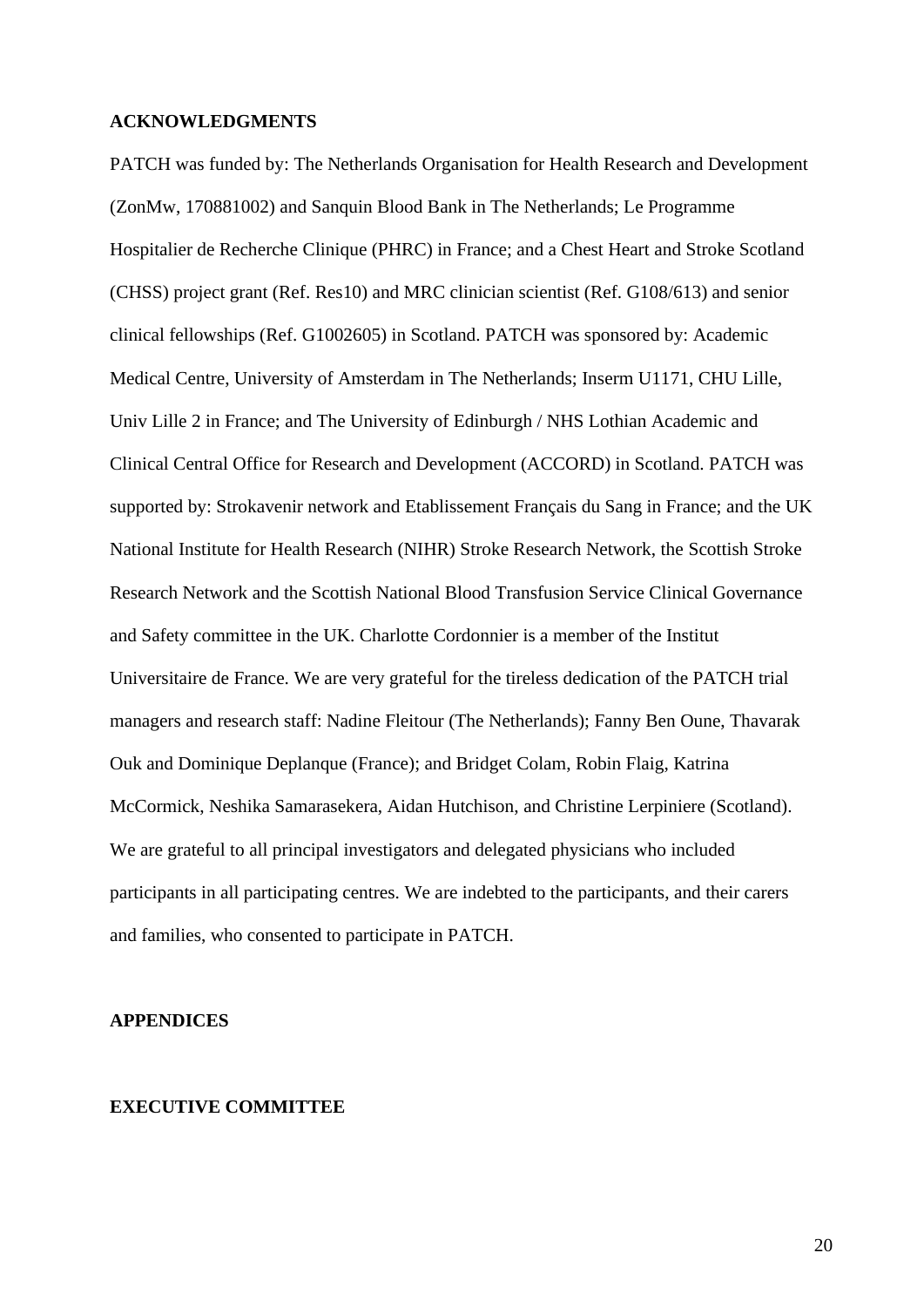M Irem Baharoglu, Koen de Gans, Charlotte Cordonnier, Rustam Al-Shahi Salman, and Yvo B. Roos.

## **WRITING COMMITTEE**

M Irem Baharoglu, Charlotte Cordonnier, Rustam Al-Shahi Salman, Maria M (Rianne) Koopman, Rob J. de Haan, Anneke Brand, Marinus Vermeulen, Paul J. Nederkoorn, Yvo.B. Roos.

#### **DATA MONITORING COMMITTEES**

**Original constitution of the PATCH data monitoring committee:** J.B. Reitsma (chairman), Department of clinical Epidemiology, Biostatistics and Bioinformatics, Academic Medical Centre, The Netherlands; C.L. Franke, Department of neurology; Atrium Medical Centre, Heerlen, The Netherlands; P.W. Kamphuisen, Department of Vascular Medicine; Academic Medical Centre, The Netherlands. **PATCH data monitoring committee that performed the interim analysis:** J.G. van der Bom (chairwoman), Department of clinical Epidemiology, Leiden University Medical Centre, Leiden, The Netherlands; A.H. Schreuder, Department of neurology, Atrium Medical Centre, Heerlen, The Netherlands; P.W. Kamphuisen, Department of Vascular Medicine, University Medical Centre Groningen, Groningen, The Netherlands; I.W. Corten (independent statistician, who prepared the interim analysis), Clinical Research Unit of the Academic Medical Centre, The Netherlands. **Safety Committee, France:** E. Touzé (chairman), Normandie Université, Université de Caen, Inserm U 919, CHU Côte de Nacre, Caen, France; D. Lasne, Laboratoire d'Hématologie, AP-HP, Hôpital Universitaire Necker-Enfants Malades, Paris, France; A. François, Etablissement Français du Sang, AP-HP, Hôpital Européen George Pompidou, Paris, France.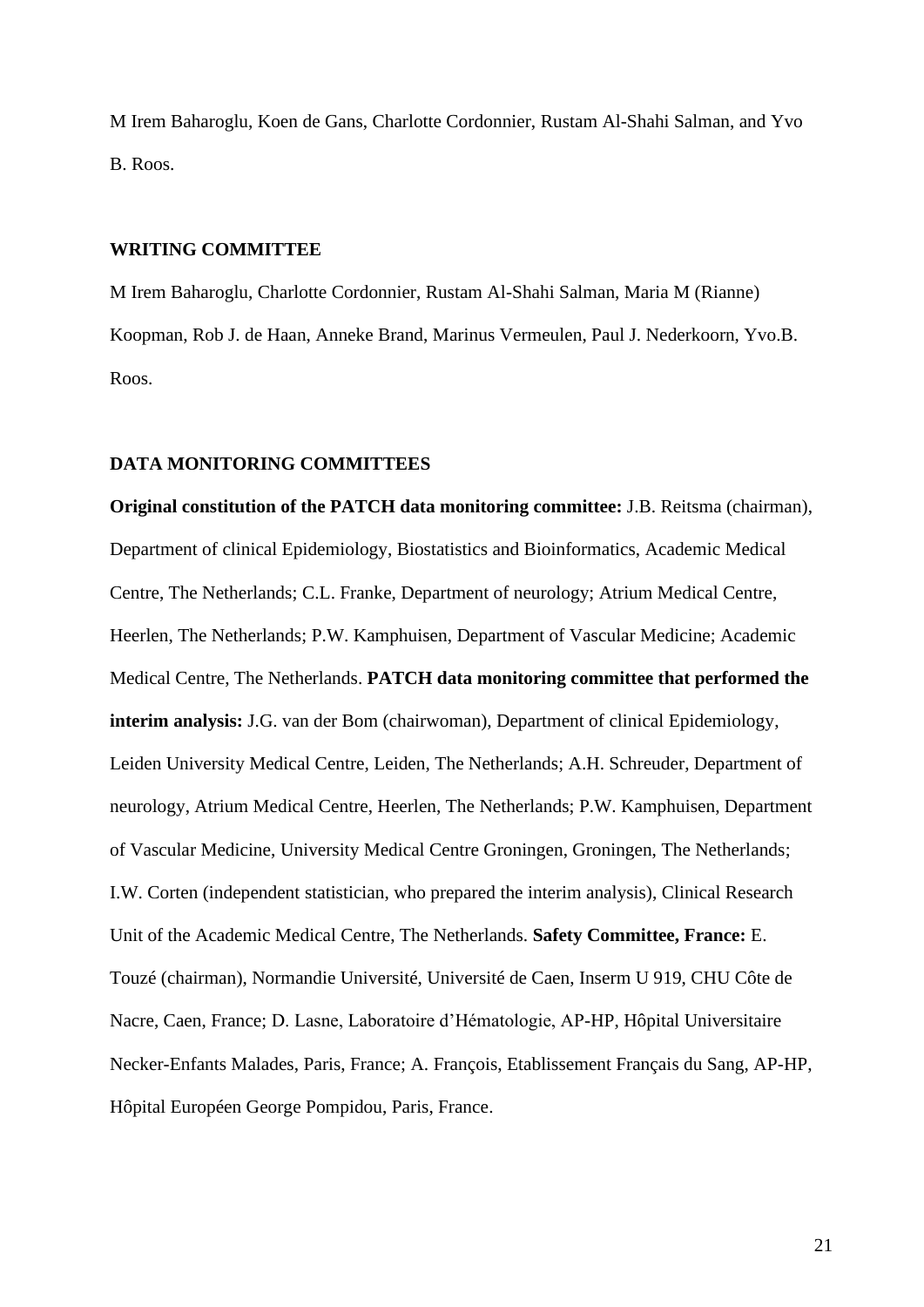#### **COLLABORATORS**

## *The Netherlands*

Academic Medical Centre, Amsterdam, The Netherlands (Irem Baharoglu, Paul Nederkoorn, Marinus Vermeulen, Rob de Haan, Yvo Roos, Charles Majoie, Ludo Beenen, Henk Marquering, Sanne Zinkstok, Yvonne Zuurbier, Jonathan Coutinho, Merel Boers, Ralph Geuskens); Groene Hart ziekenhuis, Gouda, The Netherlands (Koen de Gans); Sanquin Bloodbank, The Netherlands (Rianne Koopman, Anneke Brand); Reinier de Graaf Gasthuis, Delft, The Netherlands (Leo Aerden); Rijnstate Hospital, Arnhem, The Netherlands (Sarah Vermeer); Atrium Medisch Centrum, Heerlen, The Netherlands (Tobien Schreuder); Medisch Centrum Leeuwarden, Leeuwarden, The Netherlands (Wouter Schuiling); MCHaaglanden, Den Haag, The Netherlands (Korné Jellema); OLVG West, Amsterdam, The Netherlands (Renske van den Berg-Vos, Fianne Spaander); Spaarne Gasthuis, Haarlem, The Netherlands (Henriette Bienfait); Franciscus General Hospital, Rotterdam, The Netherlands (Stef Bakker); HagaZiekenhuis, Den Haag, The Netherlands (Bas de Bruijn); Radboud University Medical Centre, Nijmegen, The Netherlands (Ewoud van Dijk, Catharina Klijn); Tergooi, Hilversum, The Netherlands (Jelle de Kruijk); Canisius Wilhelmina Ziekenhuis, Nijmegen, The Netherlands (Wim Mulleners); University Medical Center Utrecht, Utrecht, The Netherlands (Catharina Klijn); Flevoziekenhuis, Almere, The Netherlands (Irene Bronner); St. Elisabeth Ziekenhuis, Tilburg, The Netherlands (Paul de Kort); Leiden University Medical Centre, Leiden, The Netherlands (Nyika Kruyt); Meander Medisch Centrum, Amersfoort, The Netherlands (Dianne Raaijmakers); VU Medisch Centrum, Amsterdam, The Netherlands (Marieke Visser); Catharina Ziekenhuis, Eindhoven, The Netherlands (Koos Keizer); Erasmus MC, Rotterdam, The Netherlands (Fop van Kooten); TweeSteden ziekenhuis, Tilburg, The Netherlands (Ben Jansen); OLVG Oost, Amsterdam, The Netherlands (Nynke Kalkers); Rode Kruis Ziekenhuis, Beverwijk, The Netherlands (Willem van der Meulen); Zuyderland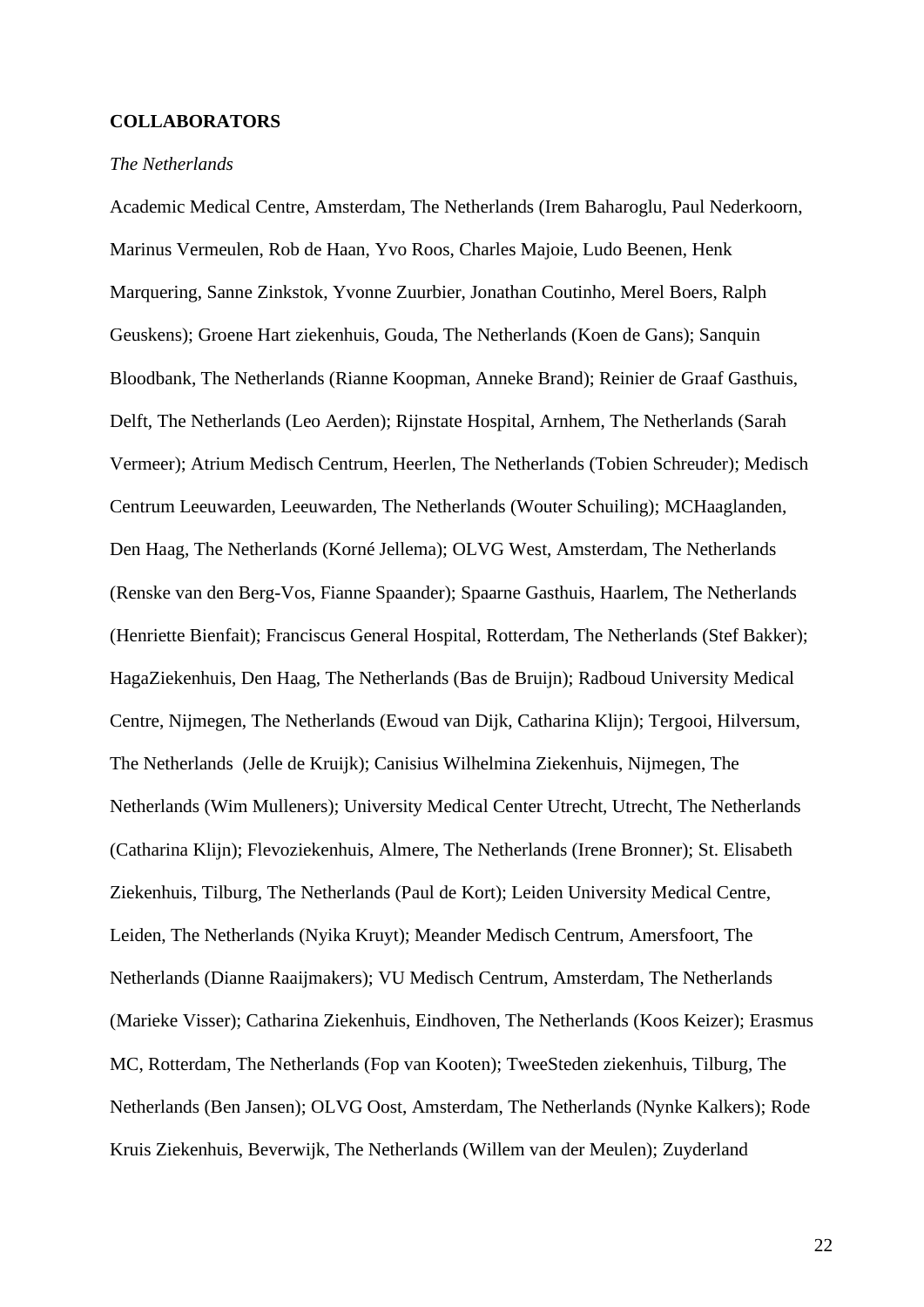medisch centrum, Sittard-Geleen, The Netherlands (Fergus Rooyer); Vlietland ziekenhuis, Schiedam, The Netherlands (Hans Verhey).

## *UK*

Aberdeen Royal Infirmary, Aberdeen, UK (Mary Joan Macleod, Anu Joyson); Edinburgh Royal Infirmary, Edinburgh, UK (Rustam Al-Shahi Salman, Matthew Reed, Seona Burgess, Gillian Mead, Simon Hart, Caroline Brydon, Lynn Manson); Southern General Hospital, Glasgow, UK (Keith Muir, Angela Welch, Dheeraj Kalladka, Sally Baird, Wilma Smith, Xuya Huang, Fiona Moreton, Bharath Cheripelli, Salwa El Tawil, Nicola Henderson, Kate McArthur, Tracey Baird, George Duncan, Fozia Nazir, Phil Birschel, Johann Selvarajah); Western General Hospital, Edinburgh, UK (Rustam Al-Shahi Salman, Martin Dennis, Neshika Samarasekera); St John's Hospital, Livingston, UK: Scott Ramsay, Katherine Jackson

## *France*

CHU Lille, France (Marc Ferrigno, Sophie Susen, , Costanza Rossi, Nelly Dequatre-Ponchelle, Fanny Ben Oune, Thavarak Ouk); CHU Rouen, France (Evelyne Guégan-Massardier, Aude Triquenot, Ozlem Ozkul, Damien Fetter, Veronique Le Cam Duchez, Hicham Soufi) ; CHU Bordeaux, France (Igor Sibon, Sabrina Desbruxelles, Pauline Renou, Sylvain Ledure); CHU La Miletrie Poitiers, France (Jean-Philippe Neau, Matthias Lamy); CHRU, Brest, France (Serge Timsit, Irina Viakhireva, Céline Bergot); Groupe Hospitalier Paris Saint Joseph, Paris, France (Mathieu Zuber, Ruben Tamazyan, Claire Join Lambert, Wassim Farhat); Hôpital Saint Antoine, APHP, Paris, France (Sonia Alamowitch, Pascal Favrole, Grigorios Gerotziafas); Lariboisiere Hospital, Paris 7 Denis Diderot University, Paris, France (Mikael Mazighi); CHU Dijon, France (Yannick Béjot, Maurice Giroud , Benoit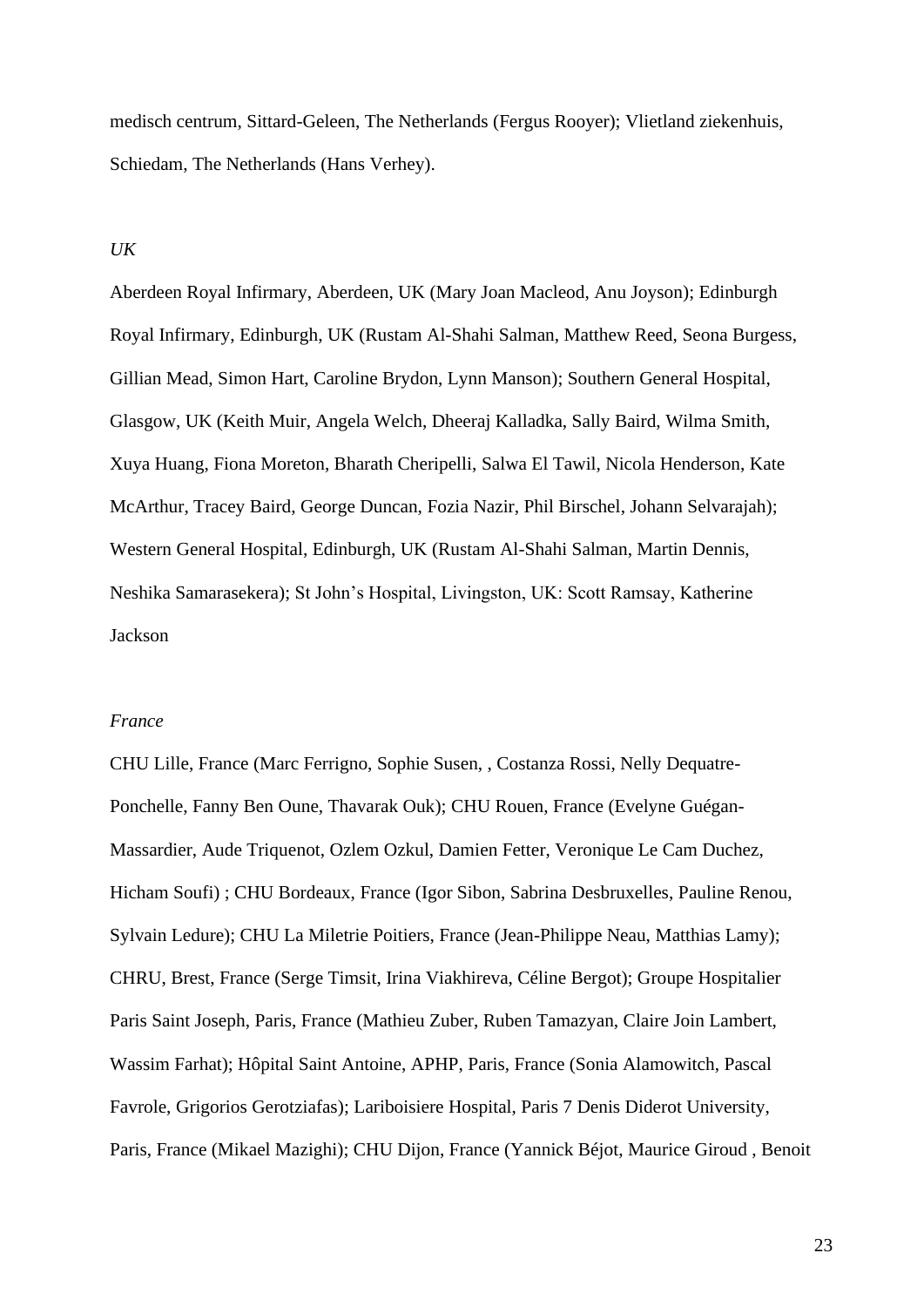Daubail, Benoit Delpont); Etablissement Français du Sang (Eric Resch).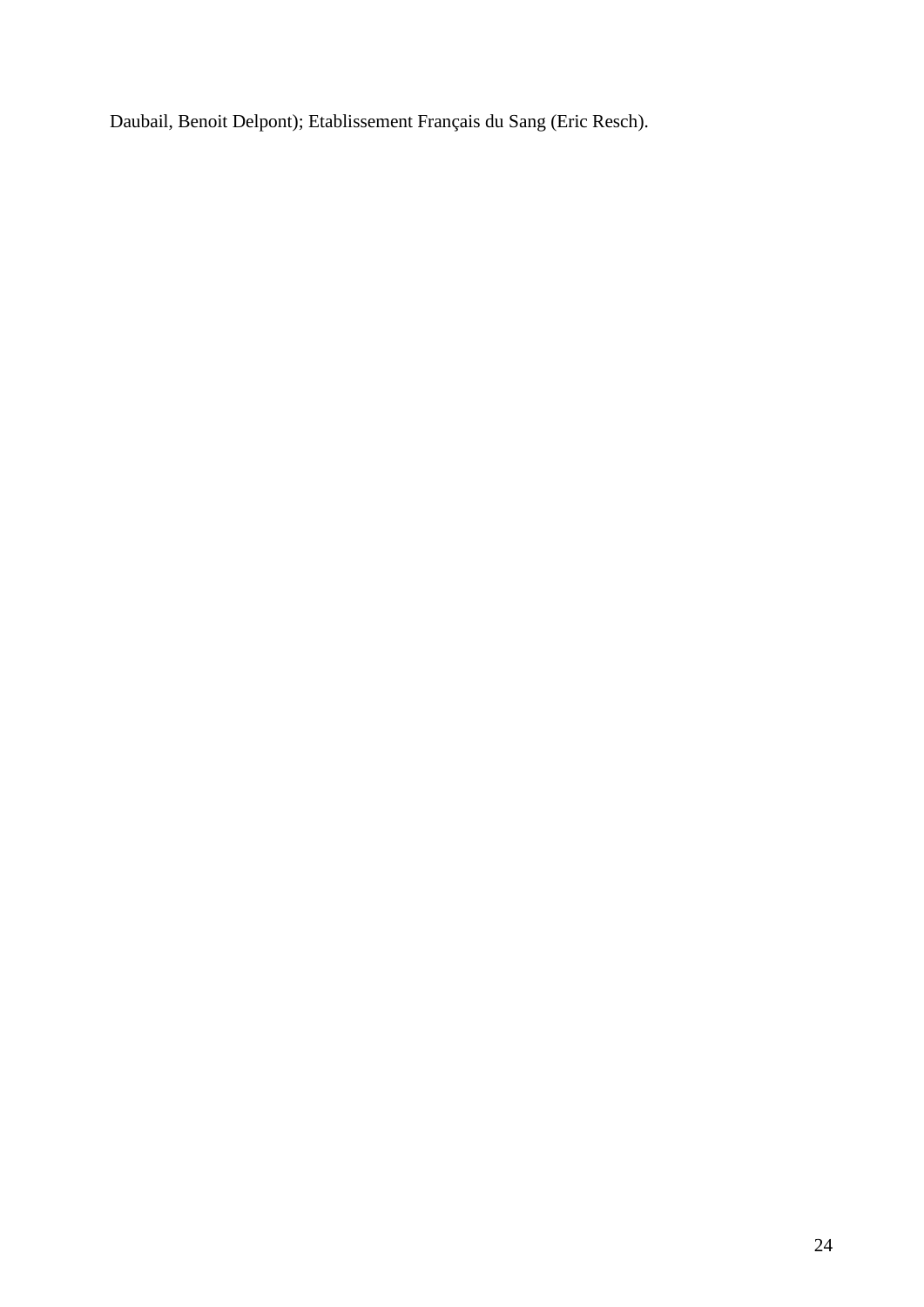#### **REFERENCES**

1. Feigin VL, Lawes CM, Bennett DA, Barker-Collo SL, Parag V. Worldwide stroke incidence and early case fatality reported in 56 population-based studies: a systematic review. *Lancet Neurol* 2009; **8**(4): 355-69.

2. Feigin VL, Krishnamurthi RV, Parmar P, et al. Update on the Global Burden of Ischemic and Hemorrhagic Stroke in 1990-2013: The GBD 2013 Study. *Neuroepidemiology* 2015; **45**(3): 161-76.

3. Al-Shahi Salman R, Labovitz DL, Stapf C. Spontaneous intracerebral haemorrhage. *BMJ* 2009; **339**: b2586.

4. Antithrombotic Trialists C, Baigent C, Blackwell L, et al. Aspirin in the primary and secondary prevention of vascular disease: collaborative meta-analysis of individual participant data from randomised trials. *Lancet* 2009; **373**(9678): 1849-60.

5. Lovelock CE, Molyneux AJ, Rothwell PM, Oxford Vascular S. Change in incidence and aetiology of intracerebral haemorrhage in Oxfordshire, UK, between 1981 and 2006: a population-based study. *Lancet Neurol* 2007; **6**(6): 487-93.

6. Thompson BB, Bejot Y, Caso V, et al. Prior antiplatelet therapy and outcome following intracerebral hemorrhage: a systematic review. *Neurology* 2010; **75**(15): 1333-42.

7. Naidech AM, Jovanovic B, Liebling S, et al. Reduced platelet activity is associated with early clot growth and worse 3-month outcome after intracerebral hemorrhage. *Stroke* 2009; **40**(7): 2398-401.

8. Davis SM, Broderick J, Hennerici M, et al. Hematoma growth is a determinant of mortality and poor outcome after intracerebral hemorrhage. *Neurology* 2006; **66**(8): 1175-81.

9. Kumar A, Mhaskar R, Grossman BJ, et al. Platelet transfusion: a systematic review of the clinical evidence. *Transfusion* 2015; **55**(5): 1116-27; quiz 5.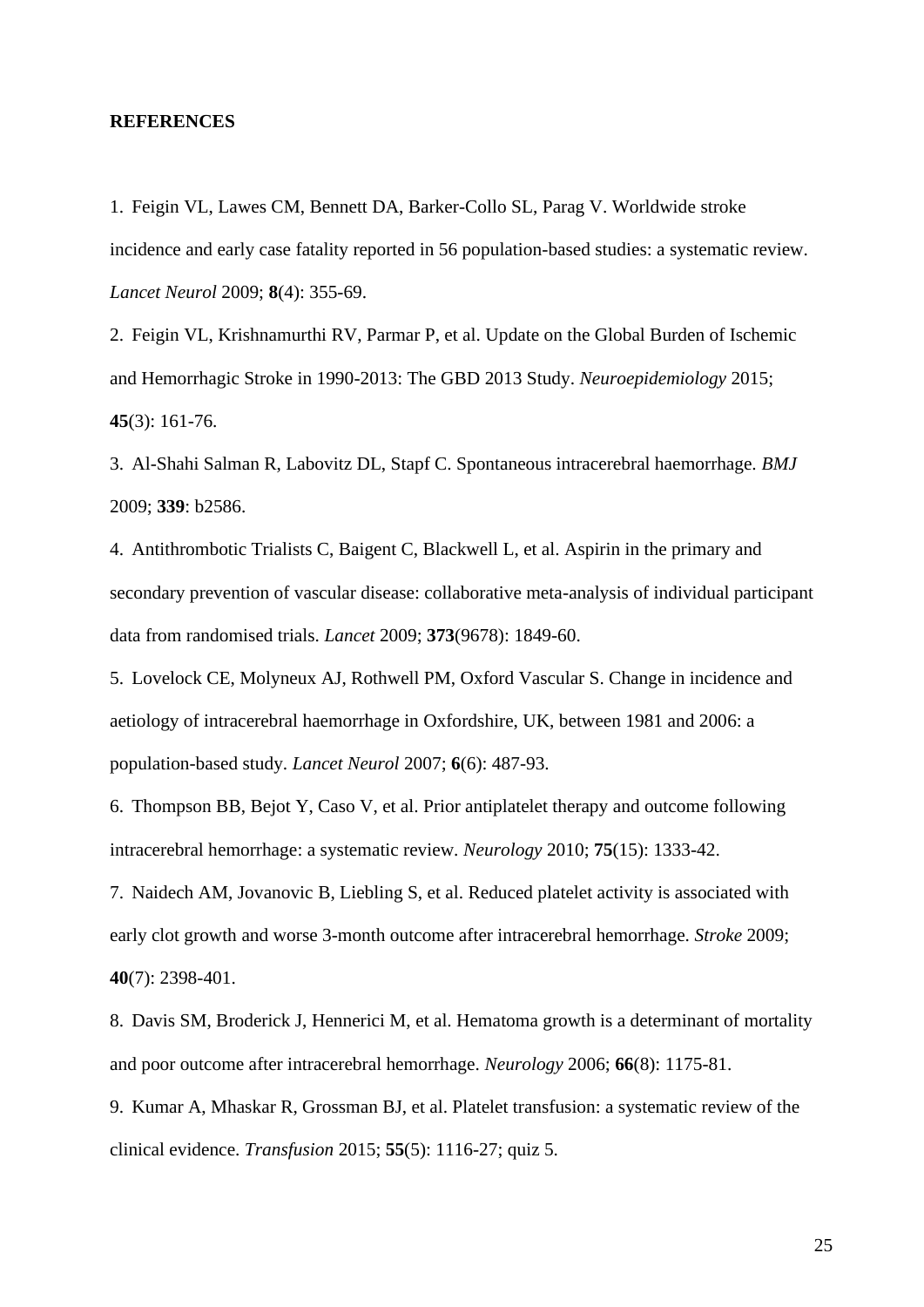10. Kaufman RM, Djulbegovic B, Gernsheimer T, et al. Platelet transfusion: a clinical practice guideline from the AABB. *Ann Intern Med* 2015; **162**(3): 205-13.

11. British Committee for Standards in Haematology BTTF. Guidelines for the use of platelet transfusions. *Br J Haematol* 2003; **122**(1): 10-23.

12. Creutzfeldt CJ, Weinstein JR, Longstreth WT, Jr., Becker KJ, McPharlin TO, Tirschwell DL. Prior antiplatelet therapy, platelet infusion therapy, and outcome after intracerebral hemorrhage. *J Stroke Cerebrovasc Dis* 2009; **18**(3): 221-8.

13. Ducruet AF, Hickman ZL, Zacharia BE, et al. Impact of platelet transfusion on hematoma expansion in patients receiving antiplatelet agents before intracerebral hemorrhage. *Neurol Res* 2010; **32**(7): 706-10.

14. Naidech AM, Liebling SM, Rosenberg NF, et al. Early platelet transfusion improves platelet activity and may improve outcomes after intracerebral hemorrhage. *Neurocrit Care* 2012; **16**(1): 82-7.

15. Suzuki Y, Kitahara T, Soma K, et al. Impact of platelet transfusion on survival of patients with intracerebral hemorrhage after administration of anti-platelet agents at a tertiary emergency center. *PLoS One* 2014; **9**(5): e97328.

16. Batchelor JS, Grayson A. A meta-analysis to determine the effect on survival of platelet transfusions in patients with either spontaneous or traumatic antiplatelet medicationassociated intracranial haemorrhage. *BMJ Open* 2012; **2**(2): e000588.

17. Leong LB, David TK. Is Platelet Transfusion Effective in Patients Taking Antiplatelet Agents Who Suffer an Intracranial Hemorrhage? *J Emerg Med* 2015; **49**(4): 561-72.

18. Beshay JE, Morgan H, Madden C, Yu W, Sarode R. Emergency reversal of anticoagulation and antiplatelet therapies in neurosurgical patients. *J Neurosurg* 2010; **112**(2): 307-18.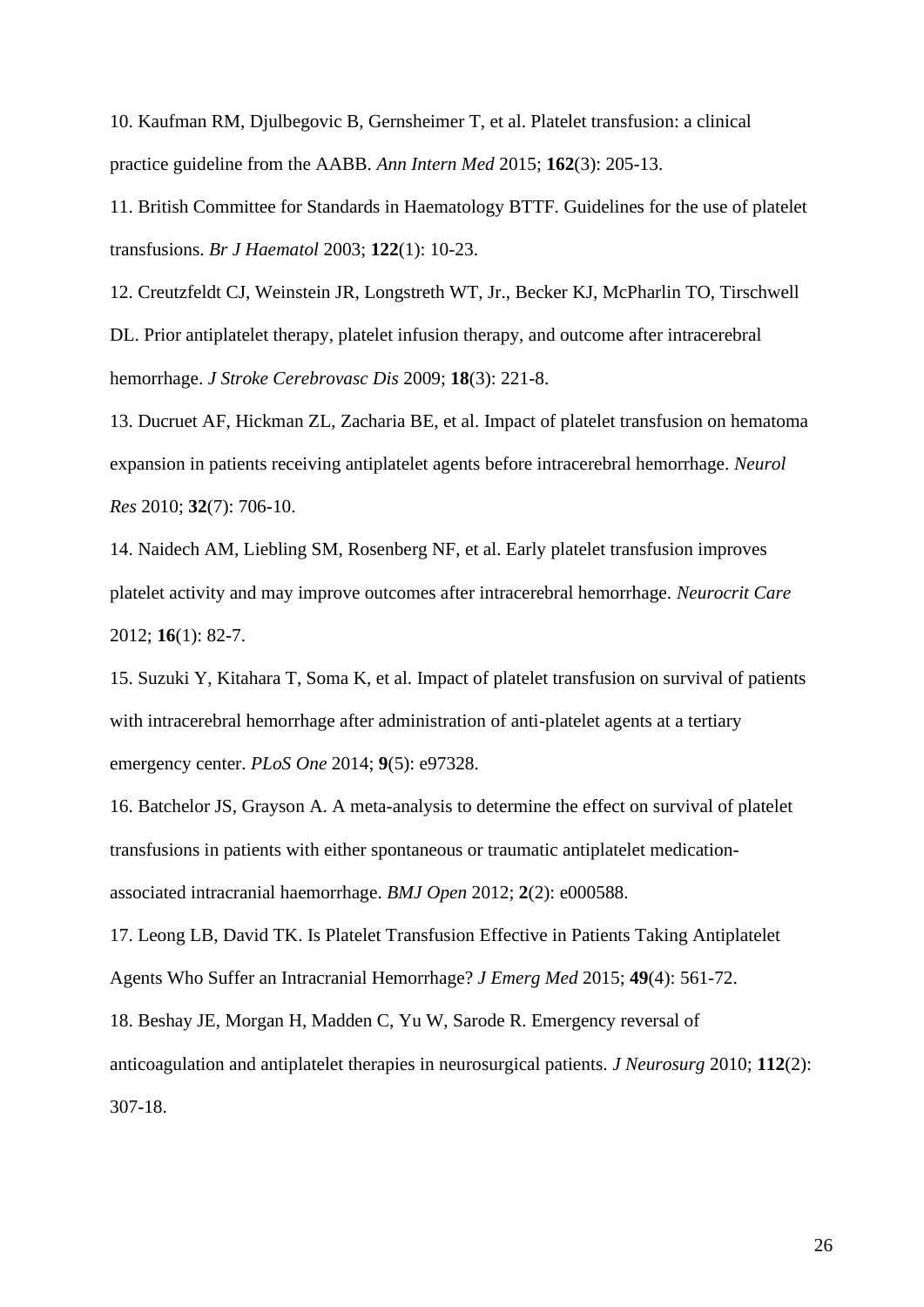19. de Gans K, de Haan RJ, Majoie CB, et al. PATCH: platelet transfusion in cerebral haemorrhage: study protocol for a multicentre, randomised, controlled trial. *BMC Neurol* 2010; **10**: 19.

20. European Stroke Initiative Writing C, Writing Committee for the EEC, Steiner T, et al. Recommendations for the management of intracranial haemorrhage - part I: spontaneous intracerebral haemorrhage. The European Stroke Initiative Writing Committee and the Writing Committee for the EUSI Executive Committee. *Cerebrovasc Dis* 2006; **22**(4): 294- 316.

21. Vilahur G, Choi BG, Zafar MU, et al. Normalization of platelet reactivity in clopidogreltreated subjects. *J Thromb Haemost* 2007; **5**(1): 82-90.

22. Boers AM, Zijlstra IA, Gathier CS, et al. Automatic quantification of subarachnoid hemorrhage on noncontrast CT. *AJNR Am J Neuroradiol* 2014; **35**(12): 2279-86.

23. Bath PM, Lees KR, Schellinger PD, et al. Statistical analysis of the primary outcome in acute stroke trials. *Stroke* 2012; **43**(4): 1171-8.

24. Bamford J, Sandercock P, Dennis M, Burn J, Warlow C. A prospective study of acute cerebrovascular disease in the community: the Oxfordshire Community Stroke Project--1981- 86. 2. Incidence, case fatality rates and overall outcome at one year of cerebral infarction, primary intracerebral and subarachnoid haemorrhage. *J Neurol Neurosurg Psychiatry* 1990; **53**(1): 16-22.

25. Mendelow AD, Gregson BA, Rowan EN, et al. Early surgery versus initial conservative treatment in patients with spontaneous supratentorial lobar intracerebral haematomas (STICH II): a randomised trial. *Lancet* 2013; **382**(9890): 397-408.

26. Hemphill JC, 3rd, Bonovich DC, Besmertis L, Manley GT, Johnston SC. The ICH score: a simple, reliable grading scale for intracerebral hemorrhage. *Stroke* 2001; **32**(4): 891-7.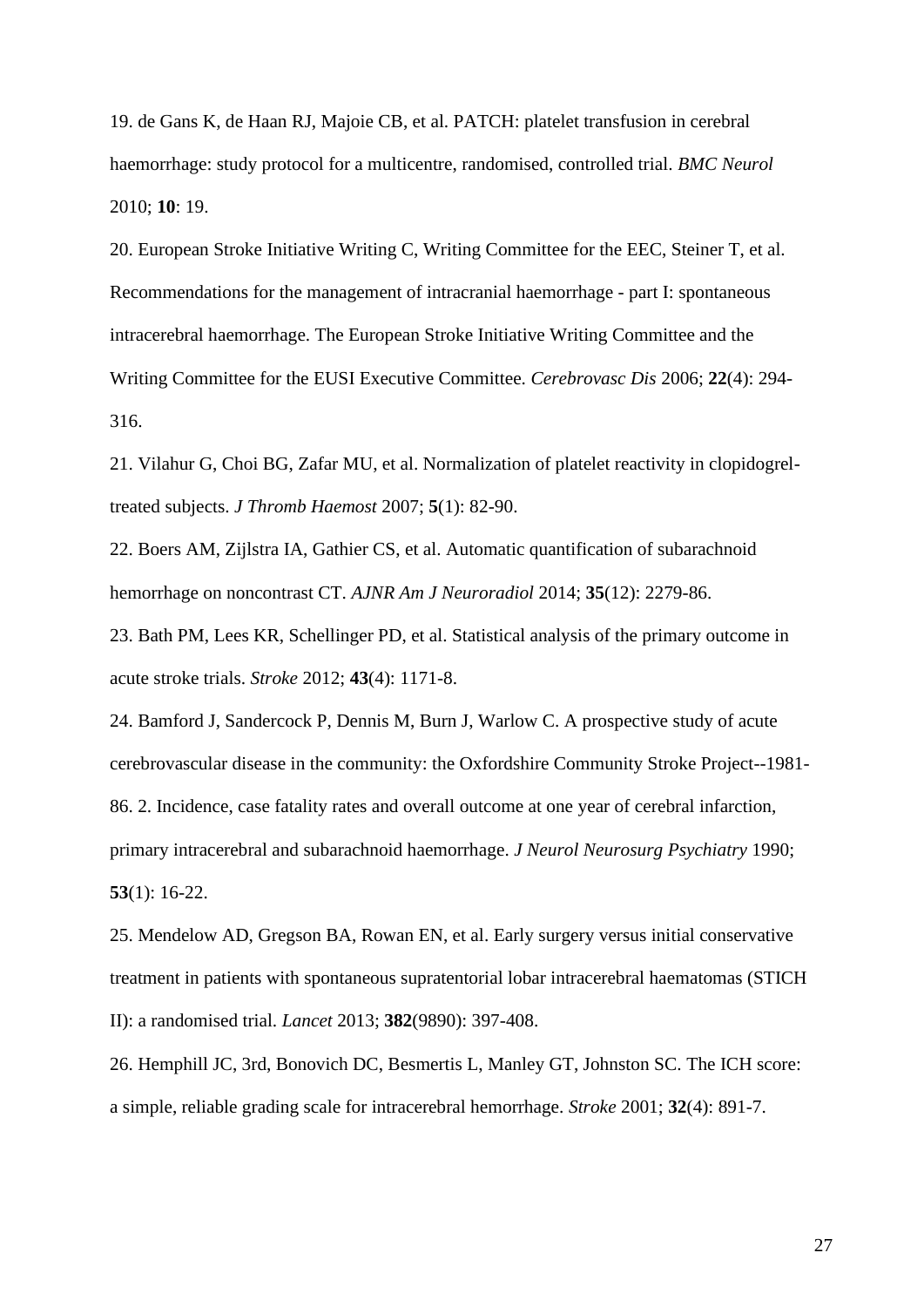27. Fonville AF, Samarasekera N, Hutchison A, Perry D, Roos YB, Al-Shahi Salman R. Eligibility for randomized trials of treatments specifically for intracerebral hemorrhage: community-based study. *Stroke* 2013; **44**(10): 2729-34.

28. Goel R, Ness PM, Takemoto CM, Krishnamurti L, King KE, Tobian AA. Platelet transfusions in platelet consumptive disorders are associated with arterial thrombosis and inhospital mortality. *Blood* 2015; **125**(9): 1470-6.

29. Stolla M, Refaai MA, Heal JM, et al. Platelet transfusion - the new immunology of an old therapy. *Front Immunol* 2015; **6**: 28.

30. Charlton A, Wallis J, Robertson J, Watson D, Iqbal A, Tinegate H. Where did platelets go in 2012? A survey of platelet transfusion practice in the North of England. *Transfus Med* 2014; **24**(4): 213-8.

31. You H, Al-Shahi R. Haemostatic drug therapies for acute primary intracerebral haemorrhage. *Cochrane Database Syst Rev* 2006; (3): CD005951.

32. Li X, Sun Z, Zhao W, et al. Effect of acetylsalicylic acid usage and platelet transfusion on postoperative hemorrhage and activities of daily living in patients with acute intracerebral hemorrhage. *J Neurosurg* 2013; **118**(1): 94-103.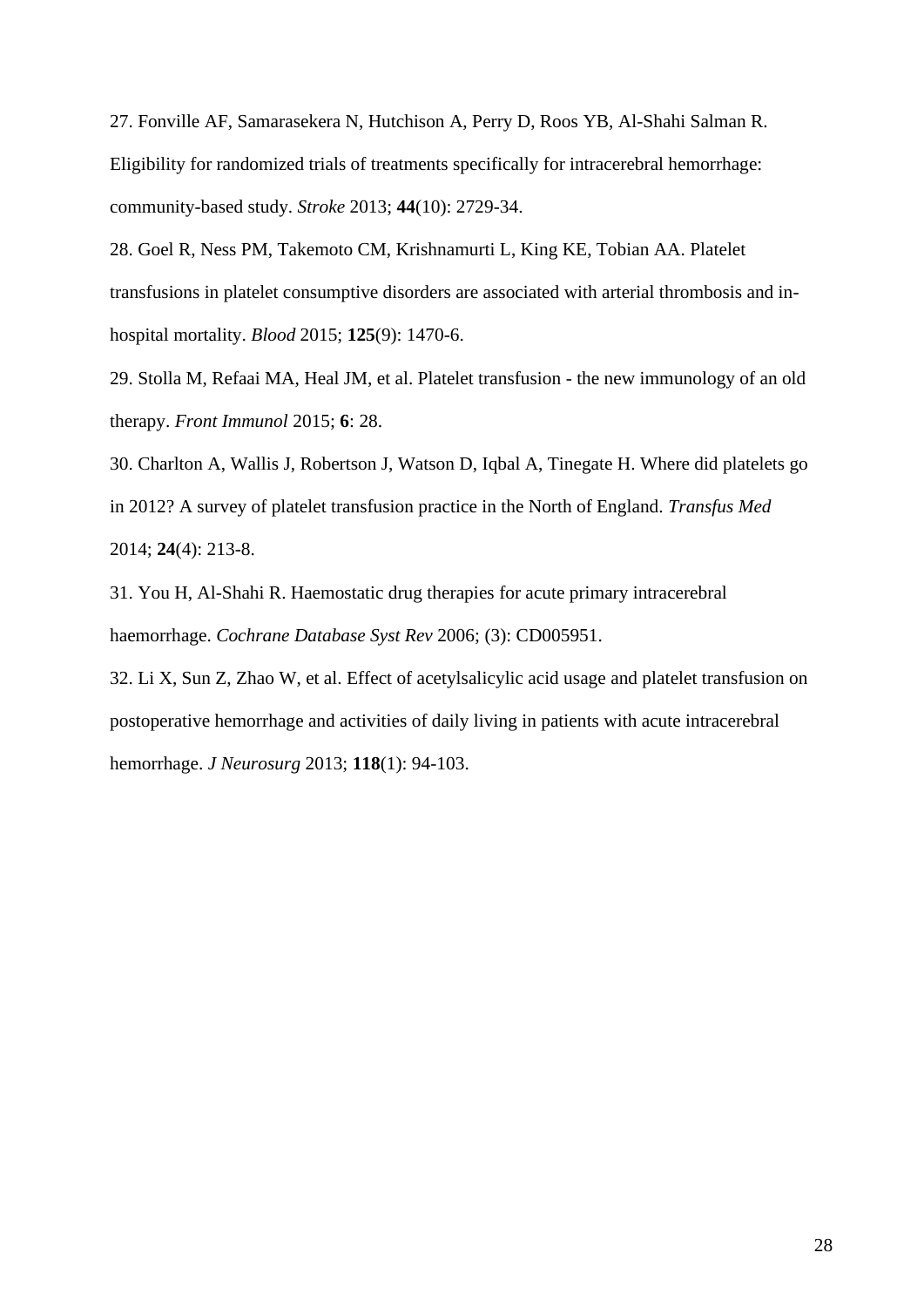## **TABLE 1 Baseline characteristics of the intention-to-treat population**

 $\overline{a}$ 

|                                                  | Platelet transfusion (n=97) | Standard care $(n=93)$ |
|--------------------------------------------------|-----------------------------|------------------------|
| Mean age (range), years                          | $74.2(49-94)$               | $73.5(40-92)$          |
| Female sex, $n$ $(\frac{6}{6})$                  | $42/97$ $(43.3\%)$          | 36/93(38.7%)           |
| Vascular co-morbidities, n (%)                   |                             |                        |
| Ischaemic stroke or TIA                          | 38/94 (40.4%)               | 40/93(43.0)            |
| <b>ICH</b>                                       | $4/97(4.1\%)$               | $5/92(5.4\%)$          |
| Hypertension                                     | 68/94 (72.3%)               | 67/92(72.8)            |
| Diabetes mellitus                                | $15/97(15.5\%)$             | 17/90 (18.9%)          |
| Hypercholesterolaemia                            | 46/94 (48.9%)               | 40/84(47.6)            |
| Ischaemic heart disease                          | 23/96(23.6%)                | $22/90(24.4\%)$        |
| Peripheral arterial disease                      | 16/97(16.5%)                | $4/91(4.4\%)$          |
| Coagulation disorder                             | $1/96(1.0\%)$               | $2/91$ $(2.2\%)$       |
| Antiplatelet therapy pre-ICH, $n (\%)^*$         |                             |                        |
| COX inhibitor alone                              | $71/97(73.2\%)$             | 78/93 (83.9%)          |
| COX inhibitor and dipyridamole                   | $18/97(18.6\%)$             | $13/93(14.0\%)$        |
| ADP inhibitor alone                              | $4/97(4.1\%)$               | $1/93$ $(1.1\%)$       |
| COX inhibitor and ADP inhibitor                  | $3/97(3.1\%)$               | $1/93$ $(1.1\%)$       |
| None                                             | $1/97(1.0\%)$               | $0/93(0\%)$            |
| Statin therapy pre-ICH, $n$ (%)                  | $54/96(56.3\%)$             | $48/92(52.1\%)$        |
| <b>Median GCS score (IQR)</b>                    | $14(13-15)$                 | $15(13-15)$            |
| <b>Median NIHSS score (IQR)</b>                  | $12(7-19)$                  | $13(7-17)$             |
| Mean platelet count, $x10^9/L$ (range)           | $229(120-622)$              | $241(91-461)$          |
| Country of inclusion $n\frac{6}{6}$ <sup>#</sup> |                             |                        |
| The Netherlands (27 centres)                     | $63(64.9\%)$                | 57 $(61.3\%)$          |
| France (9 centres)                               | $19(19.6\%)$                | 20(21.5%)              |
| United Kingdom (5 centres)                       | $15(15.5\%)$                | $16(17.2\%)$           |
| ICH location, $n$ $(\%)$                         |                             |                        |
| Supratentorial deep                              | $62/96(64.6\%)$             | $70/92(76.1\%)$        |
| Supratentorial lobar                             | $32/96(33.3\%)$             | 22/92 (23.9%)          |
| Infratentorial                                   | $2/96$ $(2.1\%)$            | $\theta$               |
| Median ICH volume, mL (IQR)                      | $13.1(5.4-42.4)$            | $8.0(4.4-25.8)$        |
| Intraventricular extension, $n$ $(\%)$           | 12/95(12.6%)                | 20/92(21.7%)           |
| Median total ICH score (IQR)*                    | $1(0-2)$                    | $1(0-1)$               |
| Age $>80$ years                                  | $28(28.9\%)$                | $34(36.6\%)$           |
| $GCS 5-12$                                       | $19(19.6\%)$                | $11(11.8\%)$           |
| $3 - 4$                                          | $1(1.0\%)$                  | $\overline{0}$         |
| ICH volume $>30$ ml                              | $32(34.0\%)$                | $19(20.9\%)$           |
| Intraventricular extension                       | $12(12.6\%)$                | 20(21.7%)              |
| Infratentorial ICH location                      | $2(2.1\%)$                  | $\boldsymbol{0}$       |

\* 3 missing in the platelet transfusion group and 2 missing in the standard care group. # Stratification variable.  $TIA =$  transient ischaemic attack,  $ICH =$  intracerebral haemorrhage,  $COX =$  cyclooxygenase,  $ADP =$  adenosine diphosphate, GCS = Glasgow Coma Scale, NIHSS = National Institutes of Health Stroke Scale.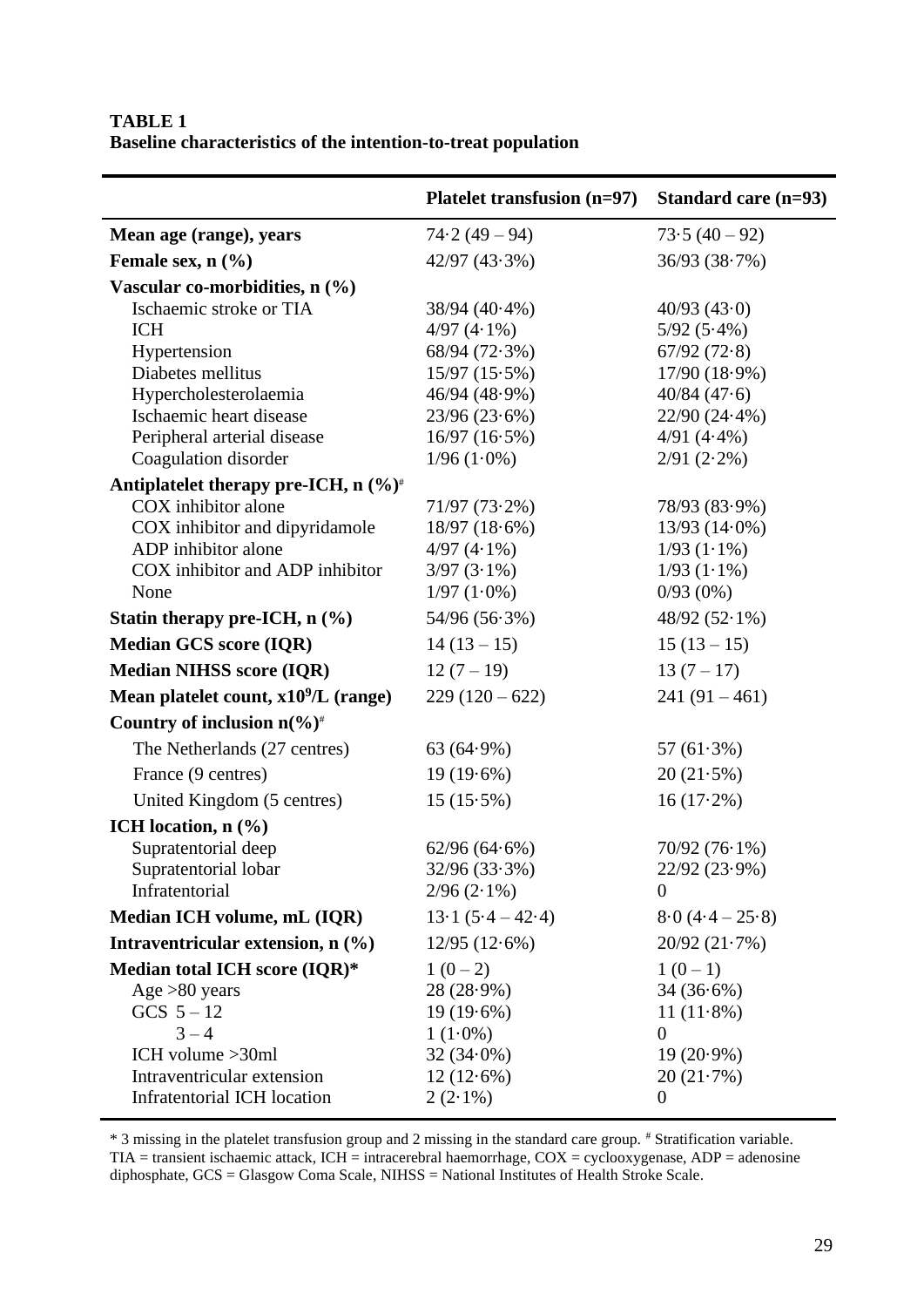## **TABLE 2 Secondary outcomes in the intention-to-treat population**

|                                                | <b>Platelet transfusion</b><br>$n=97$ | Standard care n=93  | <b>OR, 95%CI</b>          | p-value |
|------------------------------------------------|---------------------------------------|---------------------|---------------------------|---------|
| Survival at three months, $n$ (%)              | 66 (68%)                              | $72(77.4\%)$        | $0.62$ , $0.33$ to $1.19$ | 0.15    |
| mRS score 4-6 at three months, $n$ (%)         | $70(72.2\%)$                          | $52(55.9\%)$        | $2.04$ , $1.12$ to $3.74$ | 0.0190  |
| mRS score 3-6 at three months, $n$ (%)         | $86 (88.7\%)$                         | 76(81.7%)           | 1.75, $0.77$ to $3.97$    | 0.18    |
| Median ICH growth at 24 hours, mL<br>$(IQR)$ # | $2.01(0.32 - 9.34)$                   | $1.16(0.03 - 4.42)$ |                           | 0.81    |

\* Median ICH growth tested with use of Mann Whitney U test. mRS = modified Rankin Scale, ICH = intracerebral haemorrhage. # n=80 in platelet transfusion group and 73 in standard care group.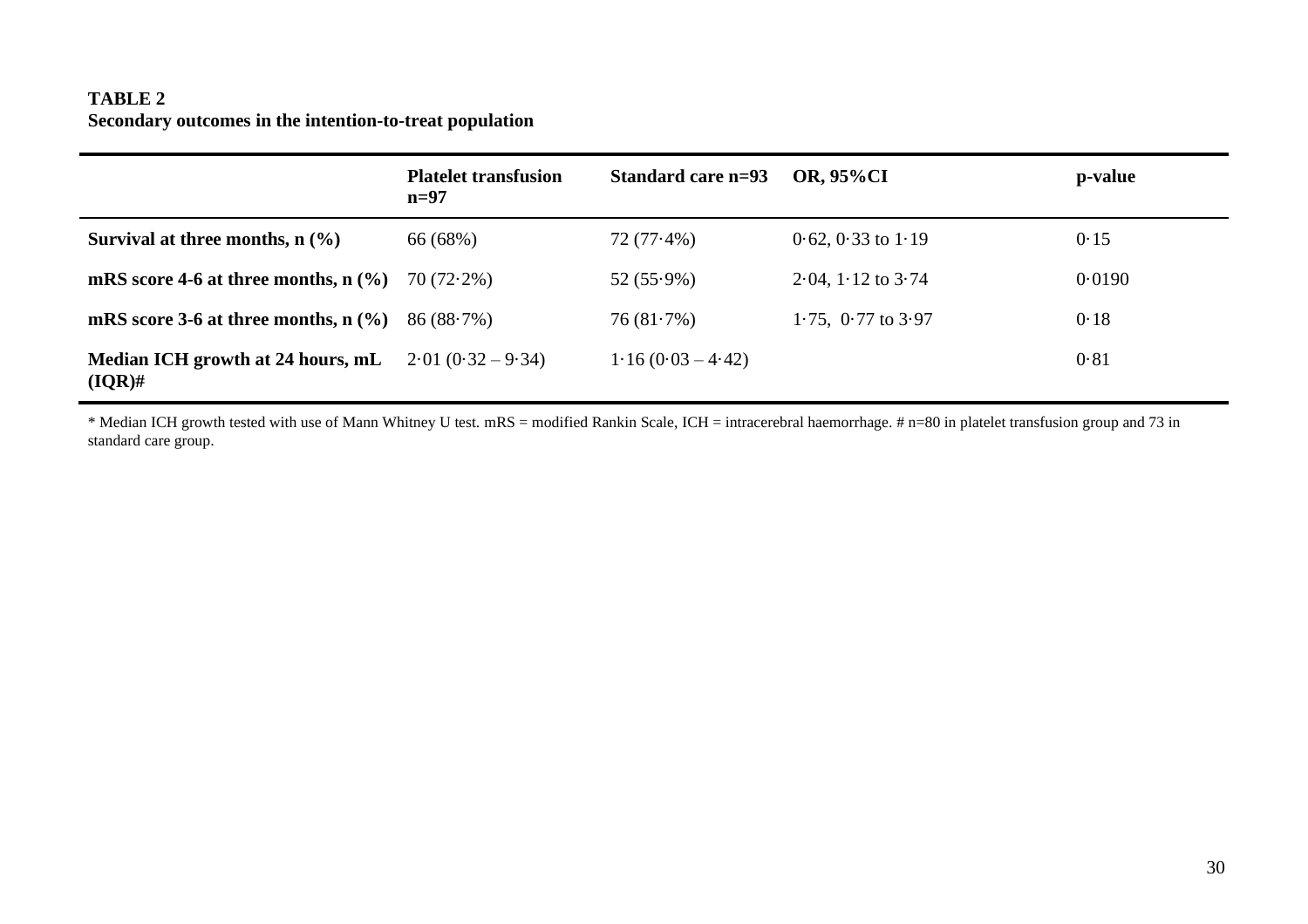| <b>TABLE 3</b>                                                                                           |  |
|----------------------------------------------------------------------------------------------------------|--|
| Safety outcomes occurring during hospital admission in the intention-to-treat and as-treated populations |  |

|                                     | <b>Intention-to-treat population</b>       |                                     |                                           |                                            | <b>As-treated population</b>        |                         |
|-------------------------------------|--------------------------------------------|-------------------------------------|-------------------------------------------|--------------------------------------------|-------------------------------------|-------------------------|
|                                     | <b>Platelet</b><br>transfusion<br>$(n=97)$ | <b>Standard</b><br>care<br>$(n=93)$ | OR, 95% CI                                | <b>Platelet</b><br>transfusion<br>$(n=95)$ | <b>Standard</b><br>care<br>$(n=95)$ | OR, 95% CI              |
| Any SAE, $n$ $%$                    | 41 $(42.3)$                                | 27(29.0)                            | $1.79, 0.98$ to $3.27$                    | 40 $(42.1)$                                | 28(29.5)                            | $1.74$ , 0.96 to $3.17$ |
| Any fatal SAE, n (%)                | 24(24.7)                                   | 15(16.1)                            | $1.71, 0.83$ to $3.51$                    | 23(24.2)                                   | 16(16.8)                            | $1.58$ , 0.77 to $3.22$ |
| SAE due to ICH, $n$ (%)             | 24(24.7)                                   | 13(14.0)                            | $2.02, 0.96$ to $4.27$                    | 24(25.3)                                   | 13(13.7)                            | $2.13, 1.01$ to $4.50$  |
| ICH enlargement                     | 15(15.5)                                   | 13(14.0)                            | $1.13$ , $0.5$ to $2.5$                   | 15(15.8)                                   | 13(13.7)                            | $1.18, 0.53$ to $2.64$  |
| Brain oedema                        | 5(5.2)                                     | $\overline{0}$                      | $11 \cdot 1, 0 \cdot 61$ to $204 \cdot 0$ | 5(5.3)                                     | $\overline{0}$                      | $11.6$ , 0.63 to 212.9  |
| <b>Brain herniation</b>             | $2(2-1)$                                   | $\overline{0}$                      | 4.90, 0.23 to $103.3$                     | $2(2-1)$                                   | $\overline{0}$                      | $5.11, 0.24$ to $107.8$ |
| Intraventricular extension          | 6(6.2)                                     | $\overline{0}$                      | 13.3, 0.74 to 239.2                       | 6(6.3)                                     | $\overline{0}$                      | 13.9, 0.77 to 249.8     |
| Hydrocephalus                       | 3(3.1)                                     | 2(2.2)                              | $1.45$ , 0.24 to $8.89$                   | 4(4.2)                                     | $1(1-1)$                            | 4.13, $0.45$ to $37.7$  |
| SAE due to thromboembolism, $n$ (%) | 4(4.1)                                     | $1(1-1)$                            | $3.96, 0.43$ to $36.1$                    | 4(4.2)                                     | $1(1-1)$                            | 4.13, 0.45 to $37.7$    |
| Ischaemic stroke                    | 1(1.0)                                     | $\overline{0}$                      | $2.91, 0.12$ to $72.3$                    | $1(1-1)$                                   | $\overline{0}$                      | $3.03$ , 0.12 to $75.4$ |
| Myocardial infarction               | 1(1.0)                                     | $1(1-1)$                            | $0.96, 0.06$ to $15.5$                    | $1(1-1)$                                   | $1(1-1)$                            | 1.0, 0.06 to $16.2$     |
| Extremity embolism                  | $2(2-1)$                                   | $\theta$                            | 4.90, 0.23 to $103.3$                     | $2(2-1)$                                   | $\overline{0}$                      | $5.11, 0.24$ to $107.8$ |
| Pulmonary embolism                  | 1(1.0)                                     | $\overline{0}$                      | $2.91, 0.12$ to $72.3$                    | $1(1-1)$                                   | $\boldsymbol{0}$                    | $3.03$ , 0.12 to $75.4$ |
| SAE due to transfusion, $n$ (%)     |                                            |                                     |                                           |                                            |                                     |                         |
| Non-haemolytic                      | 1(1.0)                                     | $\overline{0}$                      | $2.91, 0.12$ to $72.3$                    | $1(1-1)$                                   | $\overline{0}$                      | $3.03$ , 0.12 to $75.4$ |
| Anaphylactic                        |                                            | $\Omega$                            |                                           | 0                                          | 0                                   |                         |
| Acute lung injury                   |                                            | 0                                   |                                           | $\Omega$                                   | 0                                   |                         |
| Post-transfusion purpura            |                                            | 0                                   |                                           | 0                                          | 0                                   |                         |
| Graft-versus-host disease           |                                            | 0                                   |                                           | $\Omega$                                   | 0                                   |                         |
| Transmitted bacterial infection     | $\Omega$                                   | $\theta$                            |                                           | $\theta$                                   | $\overline{0}$                      |                         |
| SAE due to other causes, $n$ (%)    |                                            |                                     |                                           |                                            |                                     |                         |
| Infection (urinary/pulmonary)       | 14(14.4)                                   | 12(12.9)                            | $1.14, 0.50$ to $2.61$                    | 14(14.7)                                   | 12(12.6)                            | $1.20, 0.52$ to $2.74$  |
| Epileptic seizures                  | $\Omega$                                   | $\Omega$                            |                                           | $\Omega$                                   | $\Omega$                            |                         |
| Other                               | 6(6.2)                                     | 5(5.4)                              | $1.16$ , 0.34 to 3.94                     | 7(7.4)                                     | 4(4.2)                              | $1.81, 0.51$ to $6.40$  |

SAE = serious adverse event. Participants could have more than one SAE. Some SAEs were deemed to be due to several causes.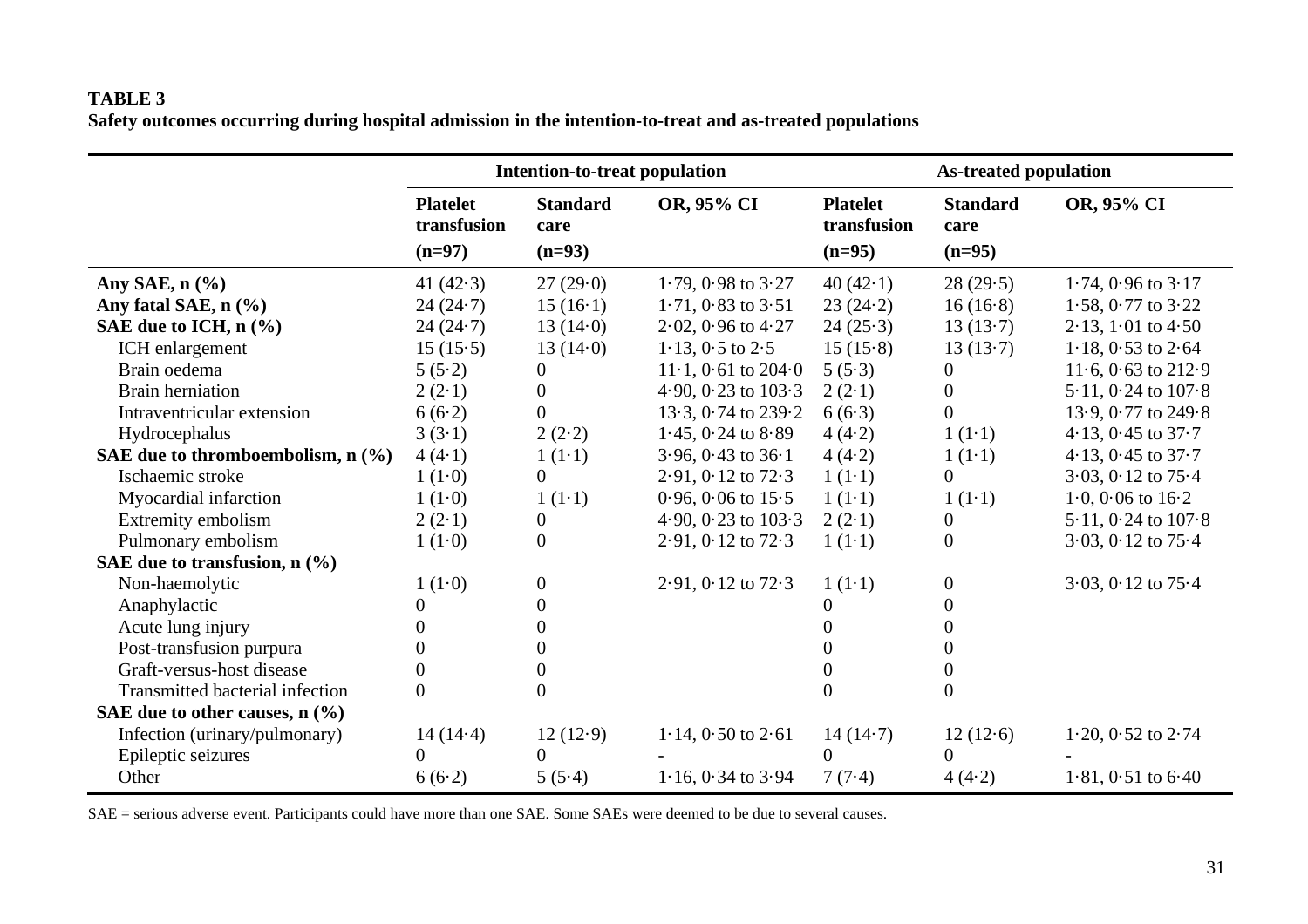# **FIGURE 1 Flow diagram of participants' progress through the phases of the PATCH trial**